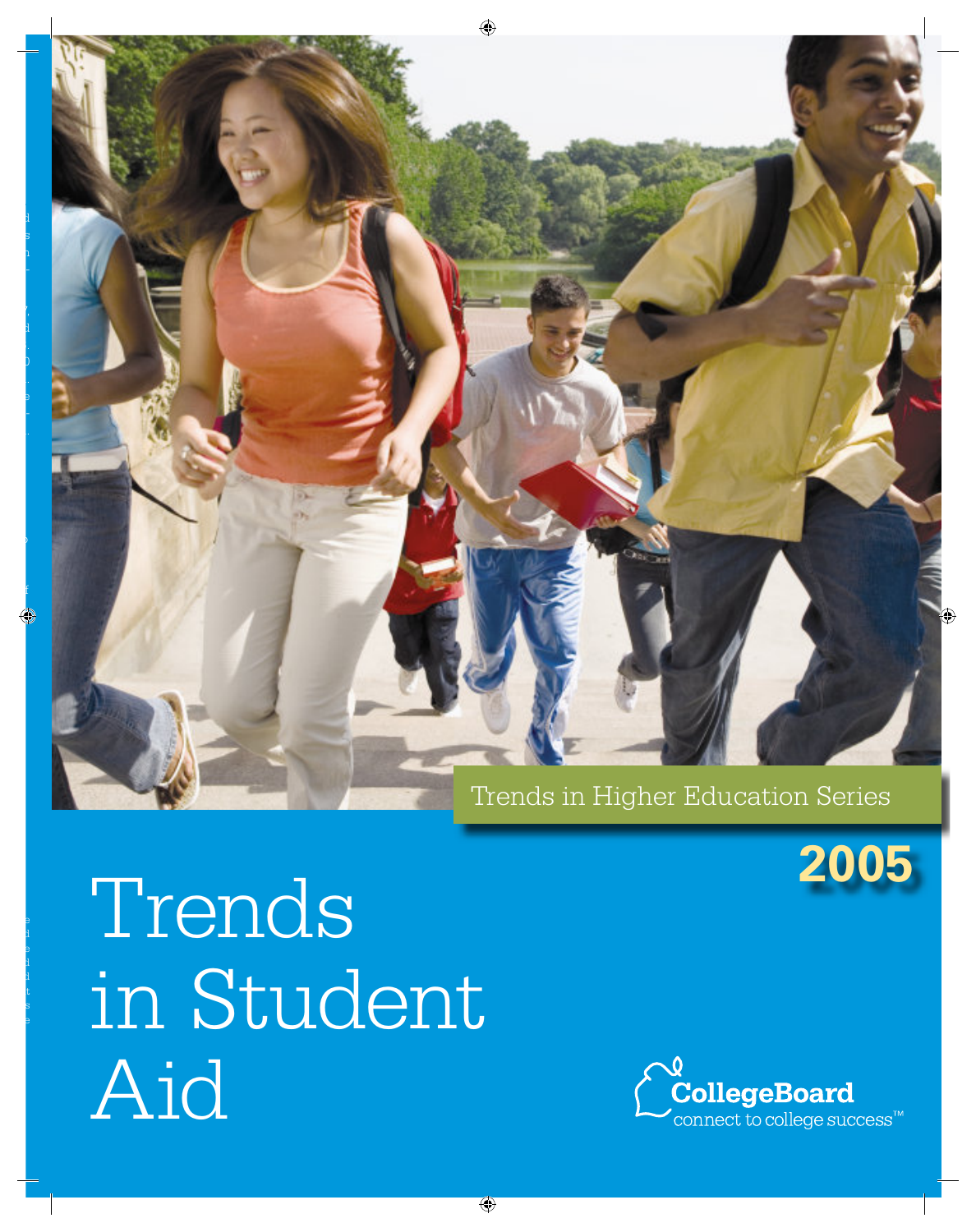### **Introduction**

Trends in Student Aid presents annual data on the amount of financial assistance—grants, loans, work-study, and education tax benefits—distributed to students to help them pay for postsecondary education. The College Board began this data series in 1983 to track trends in the value of student financial aid from federal, state, and institutional sources. We continue to augment and refine our data collection and reporting, but all of the data included here are based on consistent definitions over time.

Trends in College Pricing, released together with this report, presents data from the College Board's Annual Survey of Colleges on undergraduate charges for tuition, fees, room and board, and other estimated expenses related to attending colleges and universities. Although the most recent data in Trends in Student Aid 2005 are for the 2004-05 academic year, while the data in Trends in College Pricing 2005 extend to 2005-06, we publish the reports together to emphasize the relationship between how much colleges and universities charge and the assistance available to students to pay these charges. The net prices actually paid by students and families are more important for college access and affordability than the higher published prices.

Taken together, the companion reports, Trends in College Pricing and Trends in Student Aid, tell much about the financing of postsecondary educational opportunity in America.

We have modified the format of the Trends reports this year to include explanation and commentary with each of the graphs and charts. We hope that this addition will make the reports easier to understand and more useful to readers. The basic content of the reports has not changed, but we have moved some of the more detailed tables to our Web site (www.collegeboard.com/trends), where they are posted in Excel format. Both PDF copies of the publications and PowerPoint files containing individual slides for all of the tables and graphs are also on the Web site. Please feel free to use these slides with proper attribution.

In 2004, the Trends reports were accompanied by a third publication, Education Pays: The Benefits of Higher Education for Individuals and Society. This year we are issuing a brief supplement to that report providing additional information on the economic and social benefits of higher education. We continue to focus on the distribution of these benefits by examining both the progress and the persistent gaps in participation in postsecondary education.

As always, we continue to improve our coverage of programs and update previously reported statistics when better data become available. Therefore, this update replaces previous Trends in Student Aid publications.

### Defining Student Aid

Students and their families pay only a fraction of the cost of higher education; the balance comes from a variety of sources. At public colleges and universities, tuition levels are significantly lower than institutional costs because state governments provide about \$60 billion per year in funding to colleges and universities. In recent years, the share of total costs covered by state appropriations has declined, while the share covered by tuition and fees has increased. Private colleges and universities charge significantly higher levels of tuition, but tuition is still almost always lower than the cost to the institution of educating students. It is subsidized primarily by revenues from private philanthropic sources. Trends in Student Aid does not address these general subsidies to students. We focus only on aid that is provided directly to students to help them meet the published prices and other expenses associated with enrolling in postsecondary education.

In the years since 1983, when the College Board first published Trends in Student Aid, student financing has become more complex and the line between student aid and other sources of funds has become less clear-cut. For the first time this year, we use two different measures to describe how students pay for college. We define student aid as grants from all sources, loans and work-study assistance from the federal government, and federal education tax credits and deductions. We have removed private loans from all calculations identified as student aid both for 2004-05 and for past years. However, we combine private education loans with student aid when we describe student borrowing and funding.

Private loans provided exclusively for students through commercial and state sources were first added to Trends in Student Aid in 1994-95, when their dollar value was about 5 percent of federal student loan volume. As the price of attending college has increased and family incomes, grant aid, and federal loans have failed to keep pace, the volume of student borrowing from private sources has skyrocketed and now equals about 22 percent of federal education loan volume. Counting these dollars as student aid would cause our estimates of student aid to rise automatically as students are increasingly forced to rely on this unsubsidized funding source, concealing the growing gap between available aid and the need for resources.

The student aid documented in this report includes funds distributed to both undergraduate and graduate students. For the first time last year, we were able to separate the financial aid awarded to undergraduate students from the funds received by graduate students. Tables 1 and 2 still report financial aid to all postsecondary students, but we report federal loans separately for graduate and undergraduate students in Table 4 and show the difference in the composition of aid for the two groups of students in Figure 7 and Table 6. Eighty-six percent of all grants and 65 percent of loans used to pay higher education costs are for undergraduate study.

From the students' perspective, grant aid, which is a pure subsidy not requiring repayment, is most desirable and is the one form of aid that unambiguously increases the financial accessibility of college. Education tax credits, first available in 1998, and the tax savings arising from the federal tuition and fee deduction, which was implemented in 2002, are also pure subsidies.

Pell Grants, the need-based federal grants that form the foundation enabling low-income students to finance a college education, are an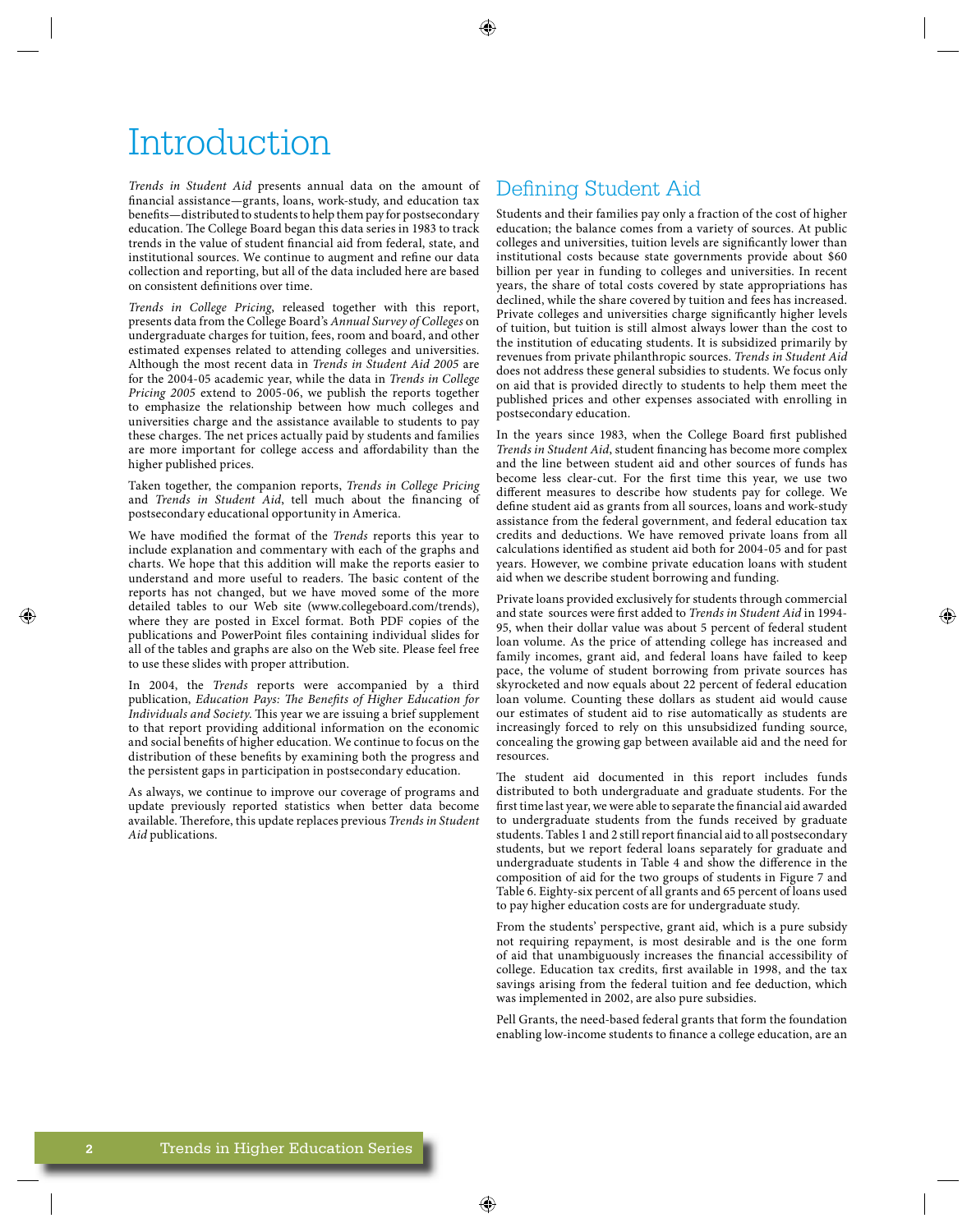important focus of any study of student aid. This report documents both the recent stagnation in the Pell dollars available to individual students and the sharp increases in the total amount of Pell funding resulting from increased participation in the program. (Table 8; Figures 8, 9, and 10)

This year for the first time we include grant aid from private sources, such as foundations and community groups, as well as tuition assistance from employers in our student aid total. Although they were not previously reported in Trends in Student Aid, we have added values for these aid sources to the amounts of aid reported for past years in Tables 1 and 2.

In addition to grants and tax benefits, our measure of student aid includes all education loans involving any federal funding. About 43 percent of federal education loans come through the federal government's subsidized Stafford Loan Program. Although these funds must be repaid after students complete their education, they involve significant subsidies since the federal government pays the interest while the student is in school and subsidizes the interest throughout the life of the loans. The unsubsidized Stafford Loan Program, comprising 41 percent of federal loans, has a much smaller subsidy component because interest accrues while the student is in school. However, like subsidized Stafford loans, these loans are guaranteed by the federal government and the interest rates are below market levels. Interest rates on Parent Loans to Undergraduate Students (PLUS) are also limited by statute.

Alternative private education loans from banks and other private lenders do not provide any subsidy to students. They are not included in our measure of total student aid but we report on them because of their increasing importance in student financing. These loans generally must be certified by the financial aid office and in some cases are included in the financial aid packages institutions award to students.

Work-study funds constitute only about 1 percent of student aid. These funds are actually subsidies to institutions in the form of matching funds for student wages. However, they assure students of gainful employment and are included in the student aid packages colleges and universities award to students.

In addition to data on the amounts of the various forms of federal aid overall, per student, and per recipient, we include information on the distribution of federal aid across sectors within higher education (Table 5, Figure 5a). Differences in cost of attendance, the income distribution of the student bodies, and federal regulations lead to aid packages that have very different compositions for students enrolled in different types of institutions.

Tax benefits for higher education expenses have grown considerably in recent years. Although education tax credits and tax savings from the deduction for tuition and fees are the only subsidies of this form included in our total measure of student aid, students benefit from several other provisions of the tax code. In 2003, 7 million taxpayers claimed about \$4.5 billion in deductions for interest paid on student loans. Other exemptions from income taxation include education benefits from employers; the interest on education savings bonds; returns on savings in Coverdell education savings accounts, 529 savings plans, and prepaid tuition programs; and work-related education expenses. Figures 14 and 15 include information on assets in state-sponsored Section 529 college savings plans and prepaid tuition plans.

### Need-Based and Non-Need-Based Aid

The student aid described in this report serves a variety of purposes. In the 1970s and 1980s, most aid programs were designed to increase access to college for students who would otherwise be unable to afford to enroll. In recent years, student aid programs have been focused increasingly on affecting students' choice of institutions and on reducing the financial strain on middle-income families.

Our data on federal grant aid, almost all of which is need based, and on education tax benefits, which are concentrated on middleand upper-income families, provide an indicator of the changing focus at the federal level. We also include information that separates state need-based and non-need-based grant aid. However, there is no simple way to draw a line between these two forms of grant aid. Some state grants are based only on need and some only on merit, but many are based on a combination of these criteria.

The ambiguity is even greater for institutional grant aid. Some institutions, particularly the most selective private colleges and universities, award aid only on the basis of financial need and attempt to meet as much of the need as possible for all accepted candidates. Some other institutions award grants only to students who have financial need, but use academic merit or other relevant characteristics to ration their limited funds. In contrast, many institutions award grant aid not only to students with insufficient resources to meet the cost of attendance, but also to students who have the ability to pay but whom the school is particularly interested in enrolling. Most non-need-based aid is based at least partially on either academic qualifications or athletic ability. We do not attempt to divide institutional grant aid into need-based and non-needbased aid but we do report on the amounts of grant aid awarded to students at different income levels in different types of institutions. (Figures 12a and 12b)

### Student Debt

Since the early 1980s, Trends has tracked the growing reliance on borrowing for higher education. This year we continue the practice of examining undergraduate and graduate loans separately, in addition to tracking the role of debt financing overall.

This year for the first time we include information on the debts accumulated by individual students, in addition to total loan volumes (Figure 5). Like the aggregate data, these data on student debt do not include credit card financing, conventional consumer loans, or home equity loans and lines of credit. While home equity financing may be a financially sound decision for many families, this can rarely be said of credit card financing. Recent estimates suggest that as many as 25 percent of college students may be relying on credit card debt to help finance their education (Nellie Mae, 2005), but we have no way to document trends in this type of borrowing for inclusion in this report.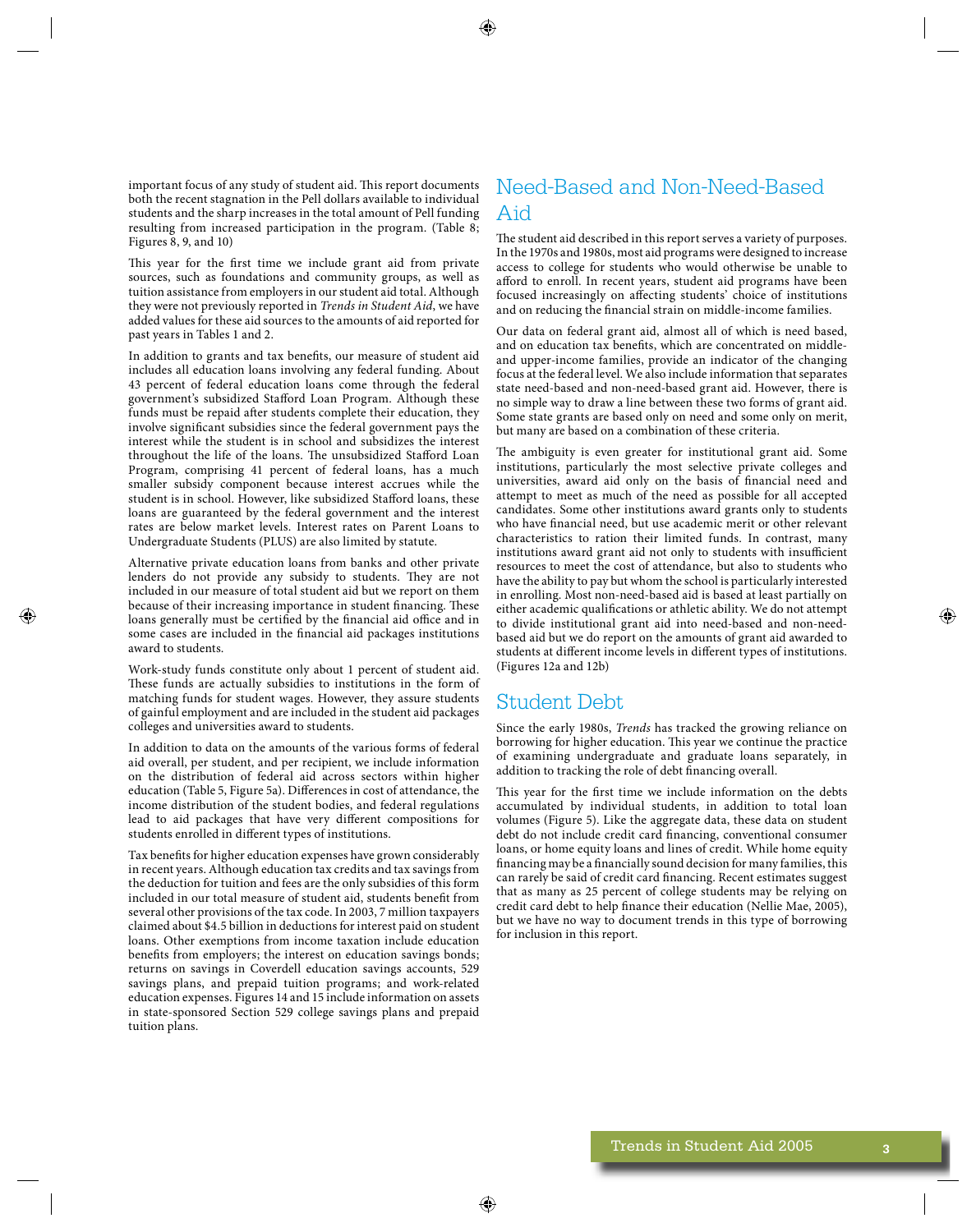### Limitations of the Data Collection

Precise data are available on federal student aid, but this is not the case for all of the funding sources on which we report. Data on institutional grant aid awarded to students are particularly lacking. We have used all of the information available to us to arrive at the best possible estimates, but these figures should be recognized as approximations. Data on grants from private sources and employers are based on the National Postsecondary Student Aid Study and are imputed for years in which the survey was not conducted. The volume of borrowing through private loan programs is based on a survey of major lenders and is also a best approximation.

Basic program statistics for all years in our database back to 1963-64, published in the Appendixes of earlier editions of Trends in Student Aid, are available on the College Board Web site. As always, we welcome reader comments and suggestions on ways to broaden the coverage and increase the usefulness of the Trends in Student Aid data series. Visit the College Board Web site at www.collegeboard.com/trends for an electronic version of this document and the companion report, Trends in College Pricing 2005.

### Acknowledgments

Sandy Baum, senior policy analyst at the College Board, and consultant Kathleen Payea collected the data and authored this report with the able assistance of research consultant Patricia Steele. This publication would not have been possible without the cooperation and support of Andre Bell and Kathleen Little of College and University Enrollment Services at the College Board; Ieff Hale of the Office of Grants Planning and Management; Tom Rudin, Sally Mitchell, and Micah Haskell-Hoehl of the Washington Office; Erin Thomas, Caitlin McClure, Anne Sussman, and the staff of the Creative Services Division; and Sandra Riley of the Public Affaire Division

Thanks to all of those who contributed to the data collection and update of this publication, including state agency and specialaid program contacts, private lenders, and experts from the U.S. Department of Education. Special thanks to Dan Madzelan, Maria Rojtman, Mary Miller, and Steve Carter of the Policy, Budget, and Analysis Office of the U.S. Department of Education; and Michael Solomon of the Illinois Student Aid Commission (ISAC) for their assistance.



Figure 1: Ten-Year Trend in Funds Used to Finance Postsecondary Education Expenses, 1994-95 to 2004-05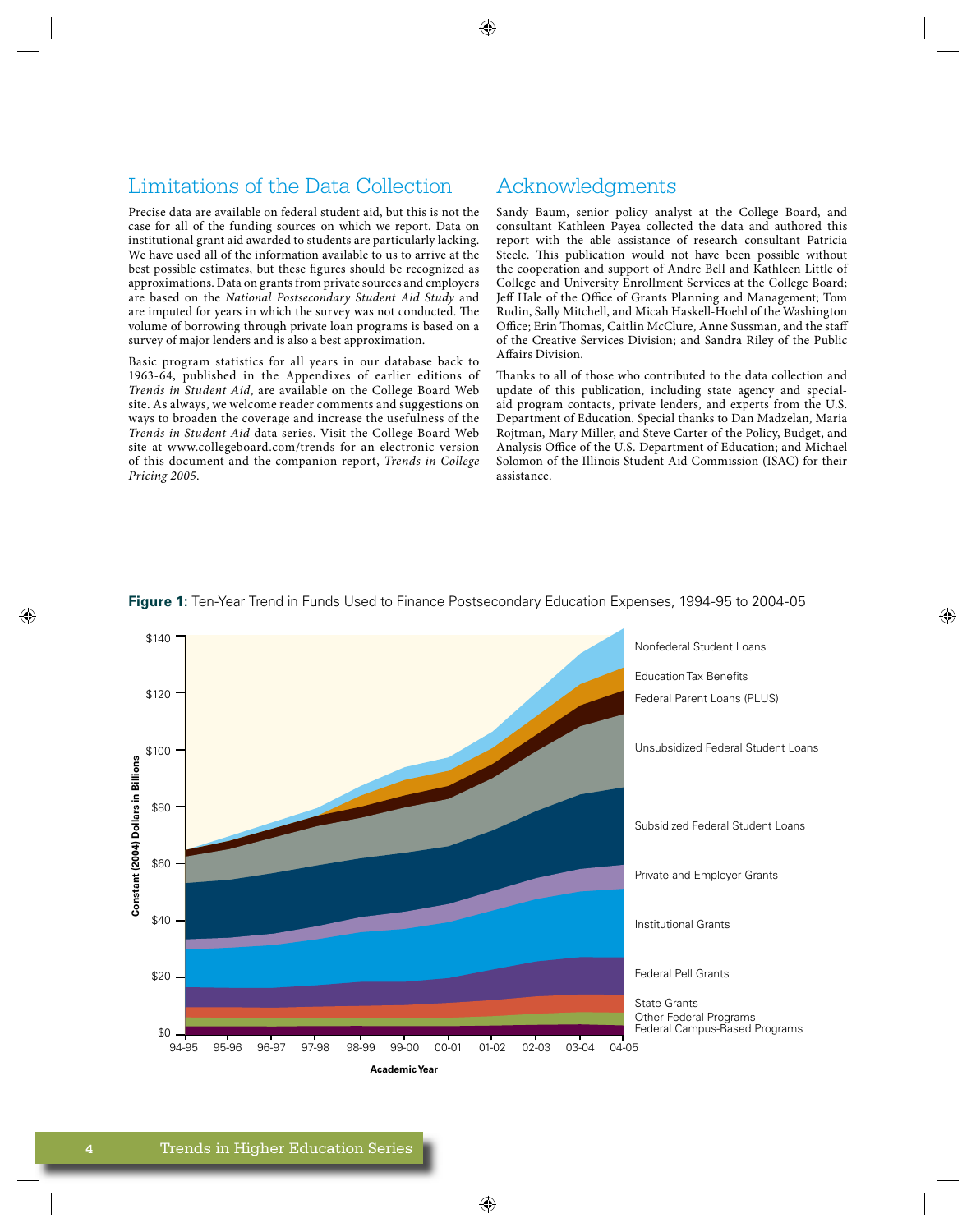### **Executive Summary**

Student aid comes in many different forms, each of which carries different benefits for students. As a result, focusing on trends over time in the total amount of available student aid conceals significant differences in the way students and families finance college and in the extent to which student aid increases access to higher education. Grants, loans, work-based aid, and tax benefits involve different levels of subsidies and require different actions on the part of the recipient. In addition, unlike grants and loan funds, which can be used to pay bills for education, tax benefits are generally not received until months after payments are made. Moreover, even within these broad categories, the variety of sources of aid and of specific program provisions make generalizations difficult. Nonetheless, adding all the components of the student aid system together provides an indicator of the availability of funds to fill the gap between the amount students and families can reasonably afford to pay for postsecondary education and the cost of attendance. Trends in Student Aid provides detailed information about the aggregate amount of student aid and aid per student, in addition to the composition and distribution of that aid.

### Total Aid

Total student aid, including grants from all sources plus loans, workstudy, and tax benefits from the federal government, doubled in inflation-adjusted dollars over the decade from 1994-95 to 2004-05.

- Grant aid to undergraduate and graduate students increased by 86 percent over the decade, after adjusting for inflation.
- The 3 percent increase in inflation-adjusted total grant dollars between 2003-04 and 2004-05 was the smallest percentage increase over the decade.
- The rate of growth of private student loans was higher in 2004-05 than the rate of growth of any type of student aid. The fastest growing student aid program over the decade was Parent Loans for Undergraduate Students (PLUS).
- Institutional grant aid, subsidized Stafford Loans, unsubsidized Stafford Loans, and PLUS each grew by more than \$1 billion between 2003-04 and 2004-05.
- Federal loans constitute 47 percent of total aid to graduate and undergraduate students. Institutions provide the largest source of grant aid, with discounts to students comprising 19 percent of student aid and 42 percent of all grant aid.

### **Student Borrowing**

- Increases in Stafford Loan volume over the past decade are the result of an increase in the number of loans issued, not increases in the constant dollar value of the loans.
- Graduate student borrowing is increasing more rapidly than undergraduate student borrowing.
- Between 2003-04 and 2004-05, the number of borrowers and the number of loans in the PLUS program grew more rapidly than the number in either Stafford student loan program. The unsubsidized Stafford Loan program grew more rapidly than the subsidized Stafford Loan program.
- Education loans from private lenders continue to grow relative to the federal loans provided through the student aid system.
- The typical student who borrows to finance a bachelor's degree graduates with less than \$20,000 in total debt.

### Grant Aid

- The proportion of undergraduate funding in the form of grant aid has declined each year since 2001.
- Between 1996-97 and 2001-02, grants to undergraduates grew more rapidly than student borrowing.
- The number of Pell Grant recipients increased by only 3 percent  $\bullet$ in 2004-05, after growing at an average annual rate of about 8 percent over the three preceding years.
- The growth in total Pell expenditures slowed in the same pattern as the growth in the number of recipients.
- The percentage of tuition, fees, room and board at the average public four-year college covered by the maximum Pell Grant declined from 42 percent in 2001-02 to 36 percent in 2004-05.
- The distribution of institutional grant aid differs considerably at different types of institutions.
- Grant aid from all sources averages about \$4,500 per full-time equivalent student, including both undergraduate and graduate students.

### **Other College Funding**

- Participation in Section 529 college savings plans continues to grow.
- Both federal education tax credits and the federal tuition tax deduction benefit primarily middle- and upper-income taxpayers.
- Federal tax credits and deductions now constitute about 6 percent of total student aid.
- Federal work-study assistance constitutes just under 1 percent of total student aid.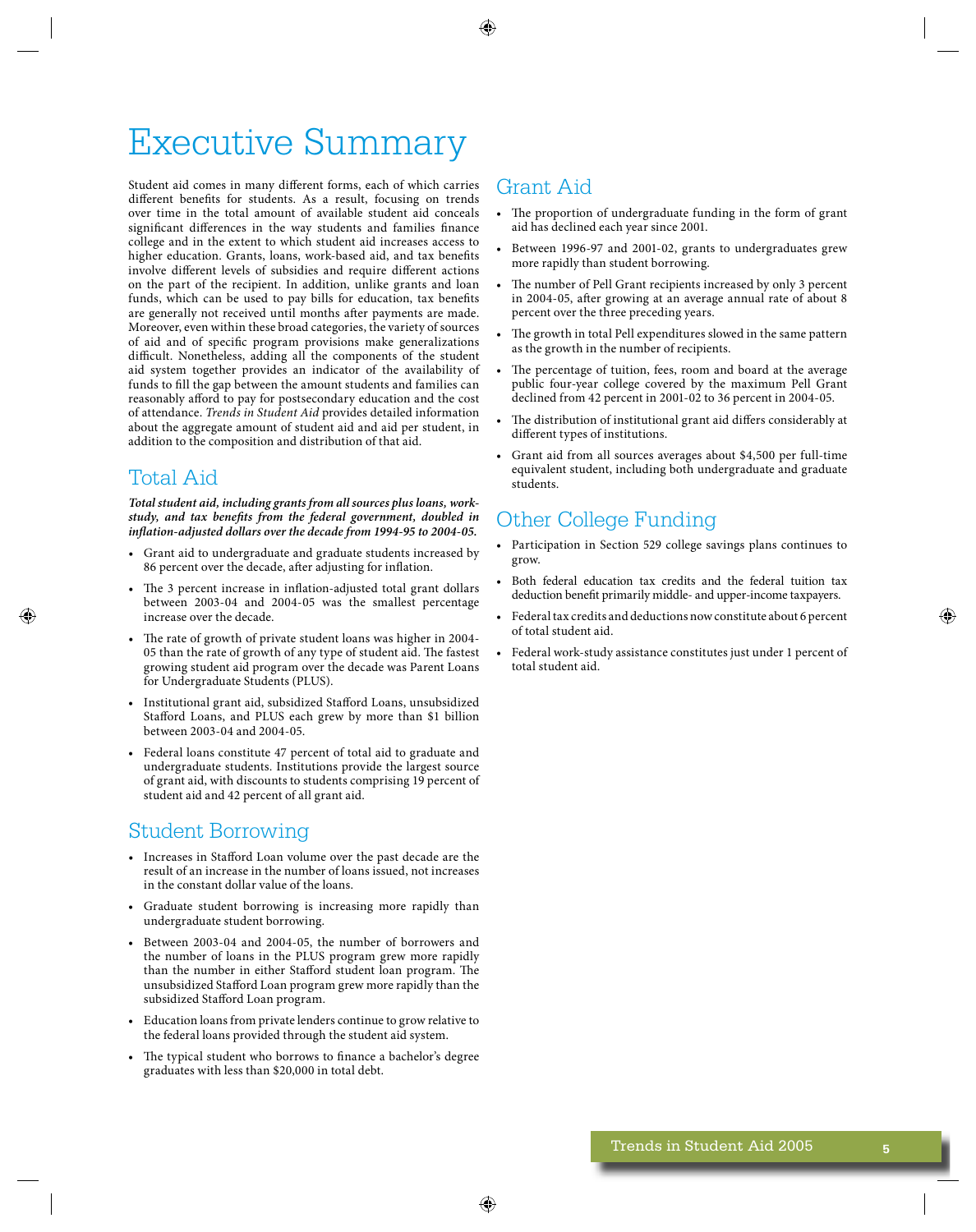## **Total Student Aid Dollars**

**Table 1:** Aid Used to Finance Postsecondary Education Expenses in Current Dollars (in Millions), 1994-95 to 2004-05

|                                                                               | <b>Academic Year</b> |          |          |          |          |           |           |           |                     |                     |             |             |  |  |
|-------------------------------------------------------------------------------|----------------------|----------|----------|----------|----------|-----------|-----------|-----------|---------------------|---------------------|-------------|-------------|--|--|
|                                                                               |                      |          |          |          |          |           |           |           |                     | Estimated           | Preliminary | $10$ -Year* |  |  |
|                                                                               | 94-95                | 95-96    | 96-97    | 97-98    | 98-99    | $99 - 00$ | $00 - 01$ | $01 - 02$ | $02 - 03$           | $03 - 04$           | $04 - 05$   | % Change    |  |  |
| <b>Federally Supported Programs</b>                                           |                      |          |          |          |          |           |           |           |                     |                     |             |             |  |  |
| <b>Grants</b>                                                                 |                      |          |          |          |          |           |           |           |                     |                     |             |             |  |  |
| <b>Pell Grants</b>                                                            | \$5,519              | \$5,472  | \$5,780  | \$6,331  | \$7,233  | \$7,208   | \$7,956   | \$9,975   | \$11,642            | \$12,708            | \$13,090    | 137%        |  |  |
| <b>SEOG</b>                                                                   | \$583                | \$583    | \$583    | \$583    | \$614    | \$619     | \$631     | \$691     | \$725               | \$760               | \$771       | 32%         |  |  |
| LEAP                                                                          | \$72                 | \$64     | \$32     | \$50     | \$25     | \$25      | \$40      | \$55      | \$66                | \$66                | \$64        | $-12%$      |  |  |
| Veterans                                                                      | \$1,256              | \$1,303  | \$1,279  | \$1,347  | \$1,484  | \$1,491   | \$1,644   | \$1,883   | \$2,243             | \$2,594             | \$2,894     | 130%        |  |  |
| Military/Other Grants                                                         | \$688                | \$700    | \$702    | \$730    | \$769    | \$826     | \$892     | \$1,011   | \$1,256             | \$1,386             | \$1,404     | 104%        |  |  |
| <b>Subtotal</b>                                                               | \$8,119              | \$8,121  | \$8,376  | \$9,040  | \$10.125 | \$10,169  | \$11.163  | \$13,615  | \$15,931            | \$17,514            | \$18,223    | 124%        |  |  |
| <b>Federal</b><br><b>Work-Study</b>                                           | \$757                | \$764    | \$776    | \$906    | \$913    | \$917     | \$939     | \$1,032   | \$1,097             | \$1,107             | \$1,194     | 58%         |  |  |
| Loans                                                                         |                      |          |          |          |          |           |           |           |                     |                     |             |             |  |  |
| Perkins Loans                                                                 | \$971                | \$1,029  | \$1,022  | \$1,062  | \$1,070  | \$1,101   | \$1,144   | \$1,239   | \$1,460             | \$1,639             | \$1,263     | 30%         |  |  |
| <b>Subsidized Stafford</b>                                                    | \$15,498             | \$16,381 | \$17,624 | \$17,994 | \$17,698 | \$18,237  | \$18,502  | \$19,722  | \$22,342            | \$25,375            | \$27,181    | 75%         |  |  |
| <b>Unsubsidized Stafford</b>                                                  | \$7,281              | \$8,674  | \$10,320 | \$11,606 | \$12,169 | \$14,027  | \$15,192  | \$17,080  | \$19,970            | \$23,219            | \$25,682    | 253%        |  |  |
| <b>PLUS</b>                                                                   | \$1,824              | \$2,329  | \$2,660  | \$3,051  | \$3,322  | \$3,750   | \$4,147   | \$4,602   | \$5,464             | \$7,105             | \$8,362     | 358%        |  |  |
| Other Loans                                                                   | \$436                | \$325    | \$281    | \$217    | \$117    | \$113     | \$116     | \$118     | \$125               | \$125               | \$125       | $-71%$      |  |  |
| <b>Subtotal</b>                                                               | \$26,011             | \$28,737 | \$31,906 | \$33,930 | \$34,376 | \$37,228  | \$39,101  | \$42,761  | \$49,360            | \$57,463            | \$62,614    | 141%        |  |  |
| <b>Education Tax Benefits</b>                                                 |                      | -        |          | -        | \$3,377  | \$4,772   | \$4,851   | \$5,205   | \$6,164             | \$7,227             | \$8,037     | 138%        |  |  |
| <b>Total Federal Aid</b>                                                      | \$34,887             | \$37,622 | \$41,058 | \$43,877 | \$48,791 | \$53,087  | \$56,054  | \$62,612  | \$72,554            | \$83,311            | \$90,068    | 158%        |  |  |
| <b>State Grant Programs</b>                                                   | \$2,773              | \$3,000  | \$3,163  | \$3,404  | \$3,669  | \$4,064   | \$4,766   | \$5,223   | \$5,792             | \$6,008             | \$6,294     | 127%        |  |  |
| <b>Institutional Grants</b>                                                   | \$10,350             | \$11,337 | \$12,419 | \$13,600 | \$14,941 | \$16,366  | \$17,904  | \$19,239  | \$20,778            | \$22,365            | \$24,082    | 133%        |  |  |
| <b>Private and Employer</b><br><b>Grants</b>                                  | \$2,830              | \$2,839  | \$3,324  | \$3,891  | \$4,554  | \$5,331   | \$5,845   | \$6,408   | \$7,026             | \$7,703             | \$8,445     | 198%        |  |  |
| <b>Total Federal, State,</b><br><b>Institutional Aid</b>                      | \$50,840             | \$54,798 | \$59,964 | \$64,772 | \$71,955 | \$78,848  | \$84,570  | \$93,482  | \$106,149 \$119,387 |                     | \$128,889   | 154%        |  |  |
| <b>Nonfederal Loans</b>                                                       |                      | \$1,334  | \$1,866  | \$2,312  | \$2,903  | \$3,964   | \$4,296   | \$5,375   | \$7,910             | \$10,428            | \$13,793    | 934%        |  |  |
| <b>Total Funds Used to</b><br><b>Finance Postsecondary</b><br><b>Expenses</b> | \$50,840             | \$56,131 | \$61,830 | \$67,084 | \$74,858 | \$82,811  | \$88,866  | \$98,857  |                     | \$114,060 \$129,815 | \$142,682   | 181%        |  |  |

\* Where programs have been in existence for less than 10 years, percent change is calculated based on the age of the program. Note: Components may not sum exactly to totals due to rounding. Other Loans includes SLS.

During the 2004-05 academic year about \$129 billion in financial aid was distributed to undergraduate and graduate students in the form of grants, workstudy, federal loans, and federal tax credits and deductions. In addition. these students borrowed almost \$14 billion dollars from nonfederal sources to help finance their education.

- Grant aid and tax benefits provide subsidies to students and families equal to the dollar amounts reported here. The subsidy value of other aid is less than the dollar amounts awarded. Subsidized Stafford Loans offer significant subsidies because the federal government pays the interest while the student is in school and the interest rate is regulated for the life of the loan. Other federal loans provide minimal subsidies, either through federal quarantees and/or through regulated interest rates.
- The \$63 billion in federal loans reported in this table includes both those loans guaranteed by the federal government but financed privately under the Federal Family Education Loan Program and those loans borrowed directly from the government through the Ford Direct Student Loan Program. Perkins and Stafford Loans are awarded to students, while PLUS loans are issued to parents of undergraduate students.
- The education tax benefits reported here include Hope and Lifetime Learning tax credits and the tax savings generated by the federal deduction for tuition and fees.
- $\bullet$ The aid reported in this table includes both need-based aid, for which students and families qualify based on their financial circumstances, and non-need-based aid, which is either available to all students or allocated based on criteria other than financial need.
- Nonfederal loans are not included in the student aid total because while they help students finance their education, they do not involve any subsidy.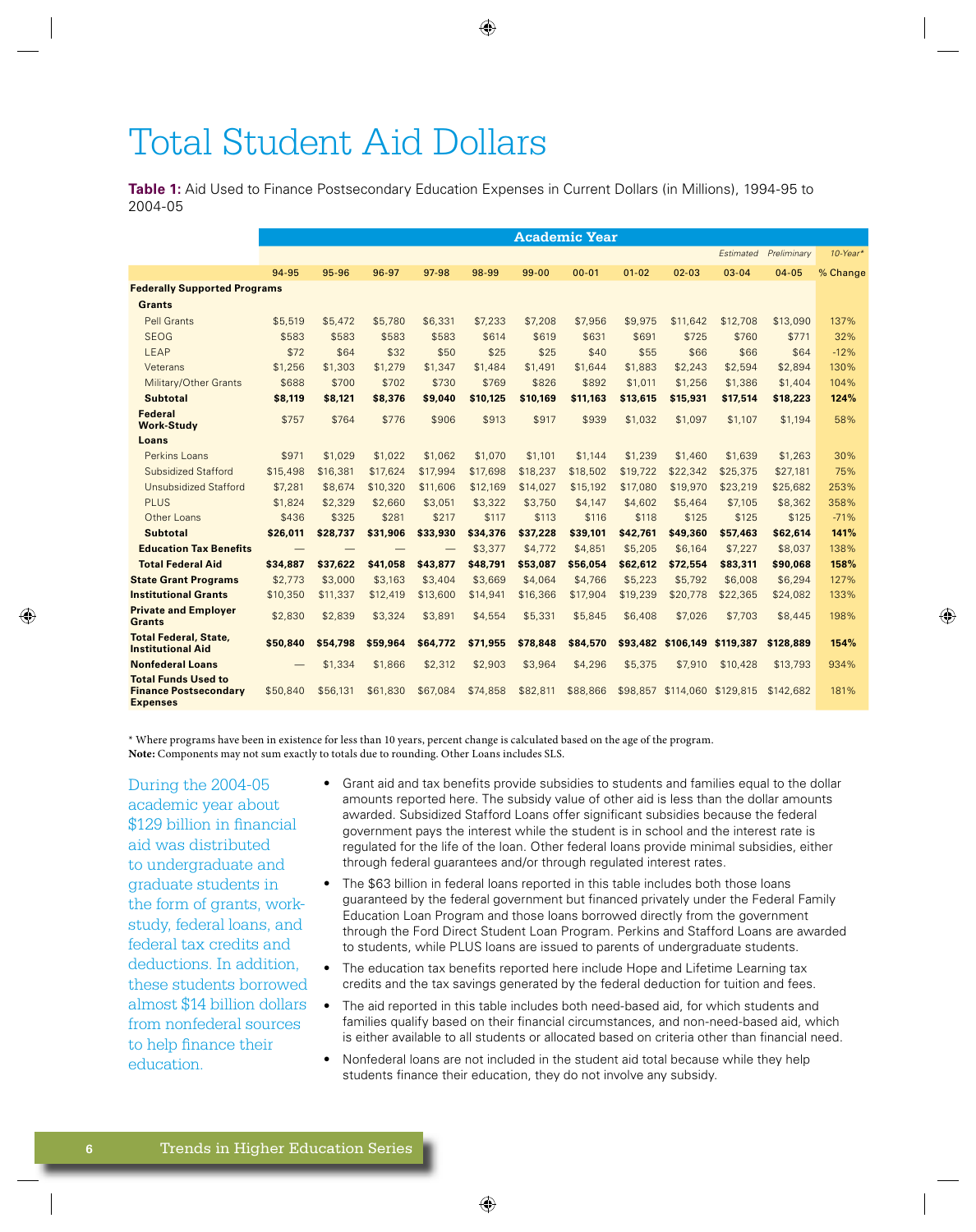## Total Student Aid Dollars-Adjusted for **Inflation**

Table 2: Aid Used to Finance Postsecondary Education Expenses in Constant (2004) Dollars (in Millions), 1994-95 to 2004-05

|                                                                               |          |          |          |                                  |          |          | <b>Academic Year</b> |           |                     |           |             |          |
|-------------------------------------------------------------------------------|----------|----------|----------|----------------------------------|----------|----------|----------------------|-----------|---------------------|-----------|-------------|----------|
|                                                                               |          |          |          |                                  |          |          |                      |           |                     | Estimated | Preliminary | 10-Year* |
|                                                                               |          |          |          |                                  |          |          |                      |           |                     |           |             | %        |
|                                                                               | 94-95    | 95-96    | 96-97    | 97-98                            | 98-99    | 99-00    | $00 - 01$            | $01 - 02$ | $02 - 03$           | $03 - 04$ | $04 - 05$   | Change   |
| <b>Federally Supported Programs</b>                                           |          |          |          |                                  |          |          |                      |           |                     |           |             |          |
| <b>Grants</b>                                                                 |          |          |          |                                  |          |          |                      |           |                     |           |             |          |
| <b>Pell Grants</b>                                                            | \$7,034  | \$6,789  | \$6,972  | \$7,503                          | \$8,433  | \$8,171  | \$8,711              | \$10,731  | \$12,254            | \$13,090  | \$13,090    | 86%      |
| <b>SEOG</b>                                                                   | \$743    | \$723    | \$703    | \$691                            | \$716    | \$702    | \$691                | \$743     | \$763               | \$783     | \$771       | 4%       |
| LEAP                                                                          | \$92     | \$80     | \$38     | \$59                             | \$29     | \$28     | \$44                 | \$59      | \$70                | \$68      | \$64        | $-31%$   |
| Veterans                                                                      | \$1,600  | \$1,616  | \$1,543  | \$1,596                          | \$1,731  | \$1,690  | \$1,800              | \$2,026   | \$2,361             | \$2,672   | \$2,894     | 81%      |
| Military/Other Grants                                                         | \$877    | \$868    | \$847    | \$865                            | \$896    | \$936    | \$976                | \$1,087   | \$1,322             | \$1,428   | \$1,404     | 60%      |
| <b>Subtotal</b>                                                               | \$10,347 | \$10,076 | \$10,104 | \$10,714                         | \$11,805 | \$11,526 | \$12,221             | \$14,646  | \$16,770            | \$18,041  | \$18,223    | 76%      |
| <b>Federal</b><br><b>Work-Study</b>                                           | \$965    | \$948    | \$936    | \$1.074                          | \$1,065  | \$1,040  | \$1,028              | \$1,110   | \$1,155             | \$1,140   | \$1,194     | 24%      |
| Loans                                                                         |          |          |          |                                  |          |          |                      |           |                     |           |             |          |
| <b>Perkins Loans</b>                                                          | \$1,237  | \$1,277  | \$1,232  | \$1,259                          | \$1,248  | \$1,248  | \$1,253              | \$1,333   | \$1,537             | \$1,688   | \$1,263     | 2%       |
| Subsidized Stafford                                                           | \$19,752 | \$20,324 | \$21,260 | \$21,326                         | \$20,636 | \$20,671 | \$20,256             | \$21,216  | \$23.517            | \$26,138  | \$27,181    | 38%      |
| <b>Unsubsidized Stafford</b>                                                  | \$9,280  | \$10,762 | \$12,449 | \$13,755                         | \$14,189 | \$15,899 | \$16,632             | \$18,374  | \$21,020            | \$23,918  | \$25,682    | 177%     |
| <b>PLUS</b>                                                                   | \$2,324  | \$2,889  | \$3,209  | \$3,616                          | \$3,874  | \$4,251  | \$4,541              | \$4,951   | \$5,751             | \$7,319   | \$8,362     | 260%     |
| Other Loans                                                                   | \$556    | \$403    | \$339    | \$257                            | \$136    | \$129    | \$127                | \$126     | \$132               | \$129     | \$125       | $-77%$   |
| <b>Subtotal</b>                                                               | \$33,150 | \$35,655 | \$38,488 | \$40,213                         | \$40,082 | \$42,198 | \$42,808             | \$46,000  | \$51,958            | \$59,192  | \$62,614    | 89%      |
| <b>Education Tax Benefits</b>                                                 |          |          |          | $\overbrace{\phantom{12322111}}$ | \$3,938  | \$5,409  | \$5,311              | \$5,599   | \$6,489             | \$7,445   | \$8,037     | 104%     |
| <b>Total Federal Aid</b>                                                      | \$44,462 | \$46,678 | \$49,528 | \$52,001                         | \$56,890 | \$60,173 | \$61,369             | \$67,356  | \$76,372            | \$85,818  | \$90,068    | 103%     |
| <b>State Grant Programs</b>                                                   | \$3,534  | \$3,722  | \$3,816  | \$4,034                          | \$4,278  | \$4,606  | \$5,218              | \$5,618   | \$6,097             | \$6,189   | \$6,294     | 78%      |
| <b>Institutional Grants</b>                                                   | \$13,191 | \$14,066 | \$14,981 | \$16,118                         | \$17,421 | \$18,551 | \$19,601             | \$20,696  | \$21,871            | \$23,038  | \$24,082    | 83%      |
| <b>Private and Employer</b><br><b>Grants</b>                                  | \$3,607  | \$3,522  | \$4,010  | \$4,612                          | \$5,310  | \$6,043  | \$6,399              | \$6,893   | \$7,396             | \$7,935   | \$8,445     | 134%     |
| <b>Total Federal, State,</b><br><b>Institutional Aid</b>                      | \$64,794 | \$67,989 | \$72,335 | \$76,766                         | \$83,900 | \$89,373 | \$92,587             | \$100,564 | \$111,735           | \$122,980 | \$128,889   | 99%      |
| <b>Nonfederal Loans</b>                                                       |          | \$1,655  | \$2,251  | \$2,740                          | \$3,385  | \$4,493  | \$4,704              | \$5,782   | \$8,327             | \$10,742  | \$13,793    | 734%     |
| <b>Total Funds Used to</b><br><b>Finance Postsecondary</b><br><b>Expenses</b> | \$64,794 | \$69,643 | \$74,586 | \$79,506                         | \$87,286 | \$93,866 | \$97,291             |           | \$106.346 \$120.062 | \$133,722 | \$142,682   | 120%     |

\* Where programs have been in existence for less than 10 years, percent change is calculated based on the age of the program. Note: Components may not sum exactly to totals due to rounding.

After adjusting the amounts of student aid reported in Table 1 for inflation, total aid to undergraduate and graduate students increased by almost 100 percent between 1994-95 and 2004-05. Grants to undergraduate. and graduate students rose by 86 percent in constant dollars.

- Federal grant aid increased by \$8 billion dollars over the decade, while grants provided by colleges and universities to their students increased by \$11 billion in inflation-adjusted dollars.
- The federal government distributed \$90 billion in student aid in 2004-05. This aid included \$63 billion in loans, \$18 billion in grants, \$8 billion in tax credits and deductions, and \$1 billion in work-study assistance.
- In 1994-95, grants constituted 23 percent of federal aid, loans were 75 percent, and work-study 2 percent. A decade later, federal aid was composed of 20 percent grants, 70 percent loans, 1 percent work-study, and 9 percent federal tax credits and deductions for tuition and fees.
- State grant aid to college students rose by 78 percent in inflationadjusted dollars between 1994-95 and 2004-05.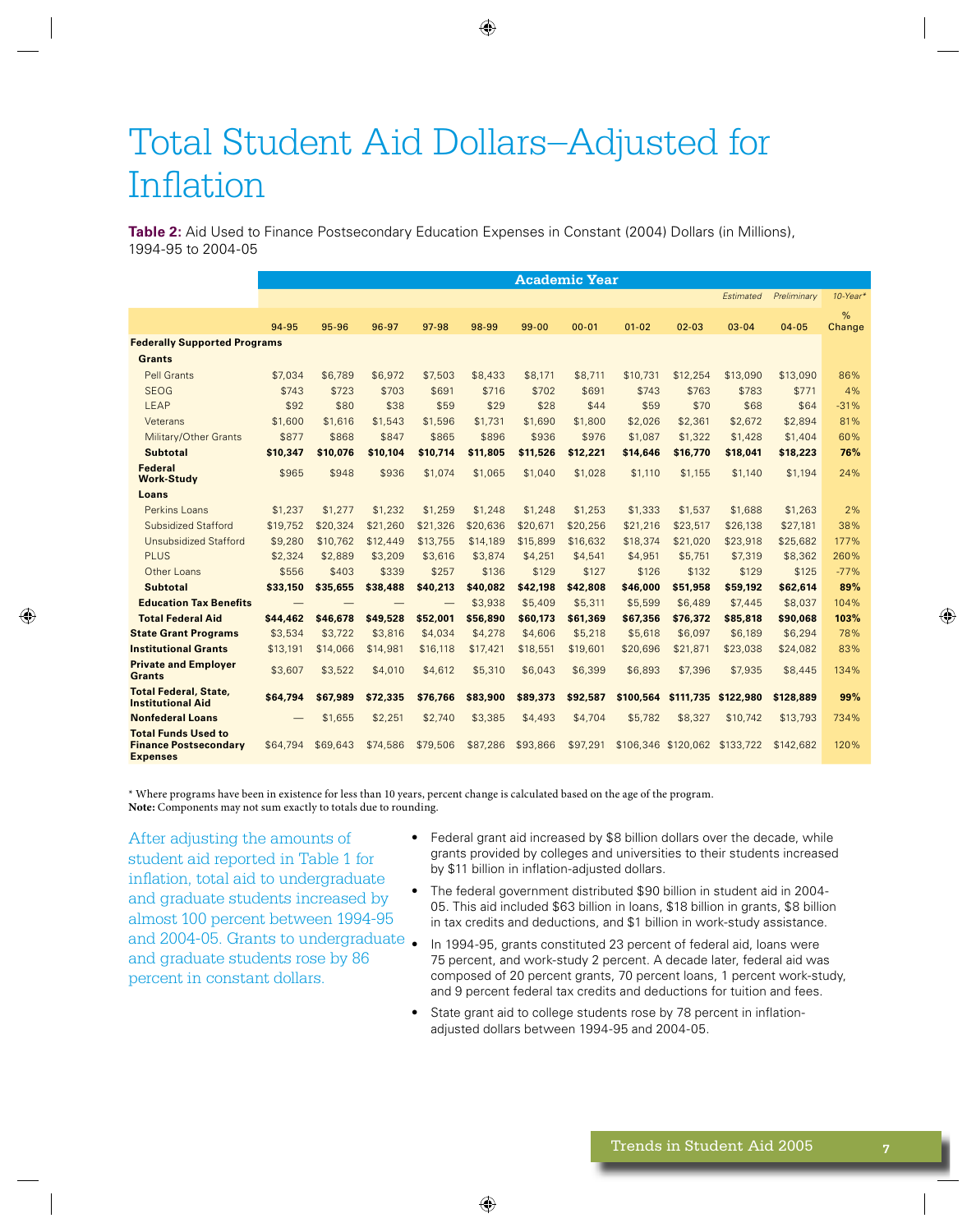### Total Student Aid by Type

**Figure 2:** Estimated Student Aid by Source for Academic Year 2004-05 in Current Dollars (in Billions)



Almost half of the student aid used by  $\bullet$ undergraduate and graduate students to finance postsecondary education is in the form of loans from the federal government, including subsidized and unsubsidized Stafford Loans to students, Perkins Loans to highneed students distributed through institutions, and Parent Loans to Undergraduate Students.

- Private student loans are not included in this graph. They are approximately equal in dollar value to Pell Grants.
- Grant aid provided by institutions to students who pay less than the published price for tuition and fees is the second largest component of student aid at 19 percent of the total.
- Federal education tax credits and deductions for tuition and fees paid now constitute 6 percent of the total student aid and 9 percent of the federal aid received by graduate and undergraduate students.
- Federal education loans paid directly to students make up 87 percent of all loans. These consist of 43 percent subsidized Stafford Loans, 41 percent unsubsidized Stafford Loans, and 3 percent Perkins and other loans. Parent Loans to Undergraduate Students constitute 13 percent of federal education loans.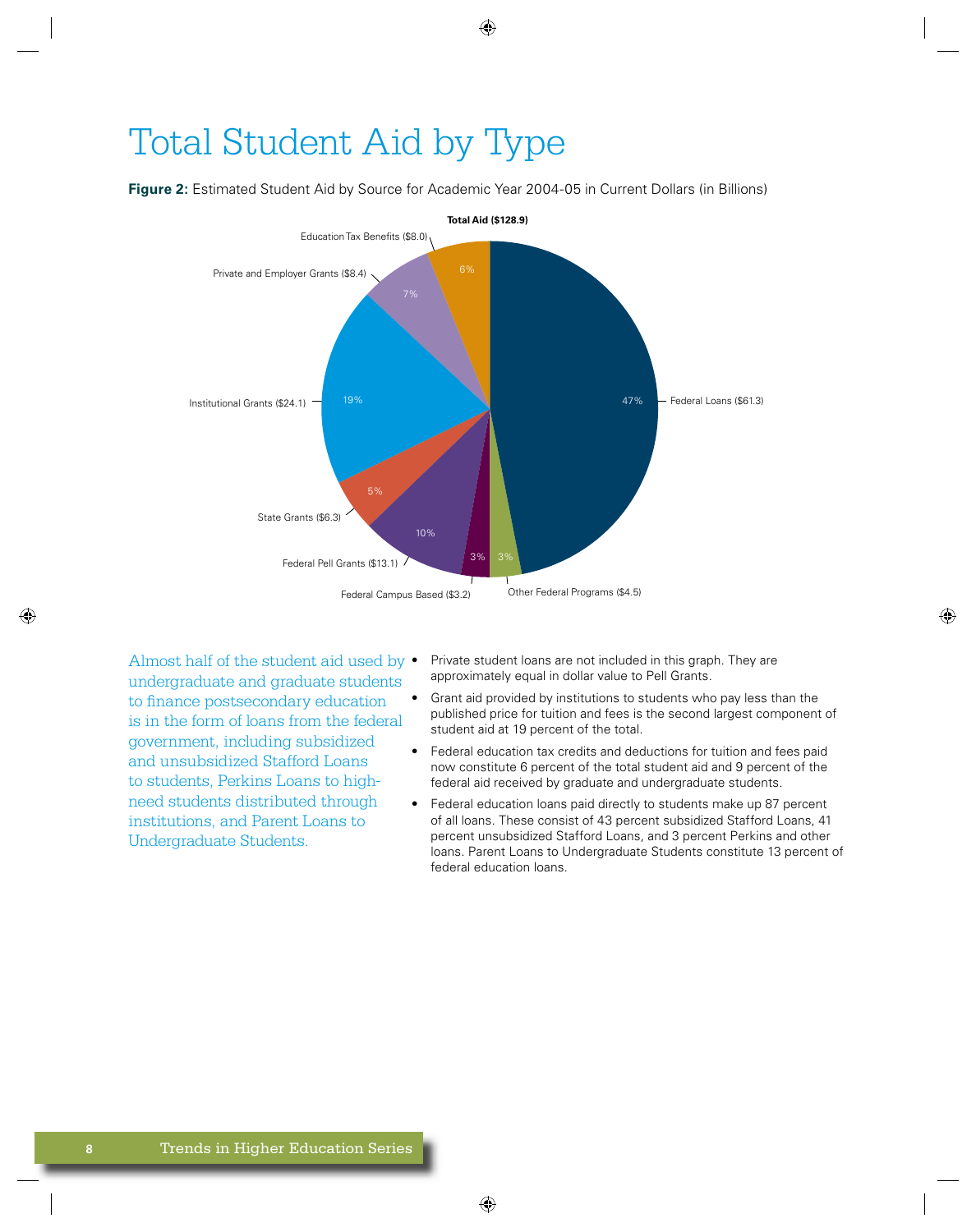# Types of Grants and Loans

**Figure 3:** Growth of Federal, Institutional, Private/Employer, and State Grant Dollars in Constant (2004) Dollars, 1996-97 to 2004-05



Figure 4: Growth of Stafford, PLUS, and Nonfederal Loan Dollars in Constant (2004) Dollars, 1996-97 to 2004-05



Note: Components may not sum to 100 percent due to rounding.

In 2004-05, grants were 32 percent federal, 42 percent from institutions, 15 percent from private sources and employers, and 11 percent state funded.

In 2004-05, loans were 36 percent subsidized Stafford, 34 percent unsubsidized Stafford, 11 percent Parent Loans to Undergraduate Students, and 18 percent from private and other nonfederal sources.

- Stafford subsidized loans declined from 54 to 36 percent and total  $\bullet$ Stafford Loans declined from 86 to 70 percent of the total from 1996-97 to 2004-05. Nonfederal loans increased from 6 percent of the total in 1996-97 to 18 percent in 2004-05.
- Stafford Loans and PLUS are delivered both through the Ford Direct and Federal Family Education Loan Programs. The Direct Loan program was introduced in 1994-95. The FDLP share of loans from the two programs combined was 30 percent in 1995-96, but had declined to 28 percent by 2000-01 and to 22 percent by 2004-05.
- Home equity loans used by families to finance higher education are not included in this report.
- Almost a quarter of undergraduate students report using credit cards for tuition and fees. (Nellie Mae, 2005)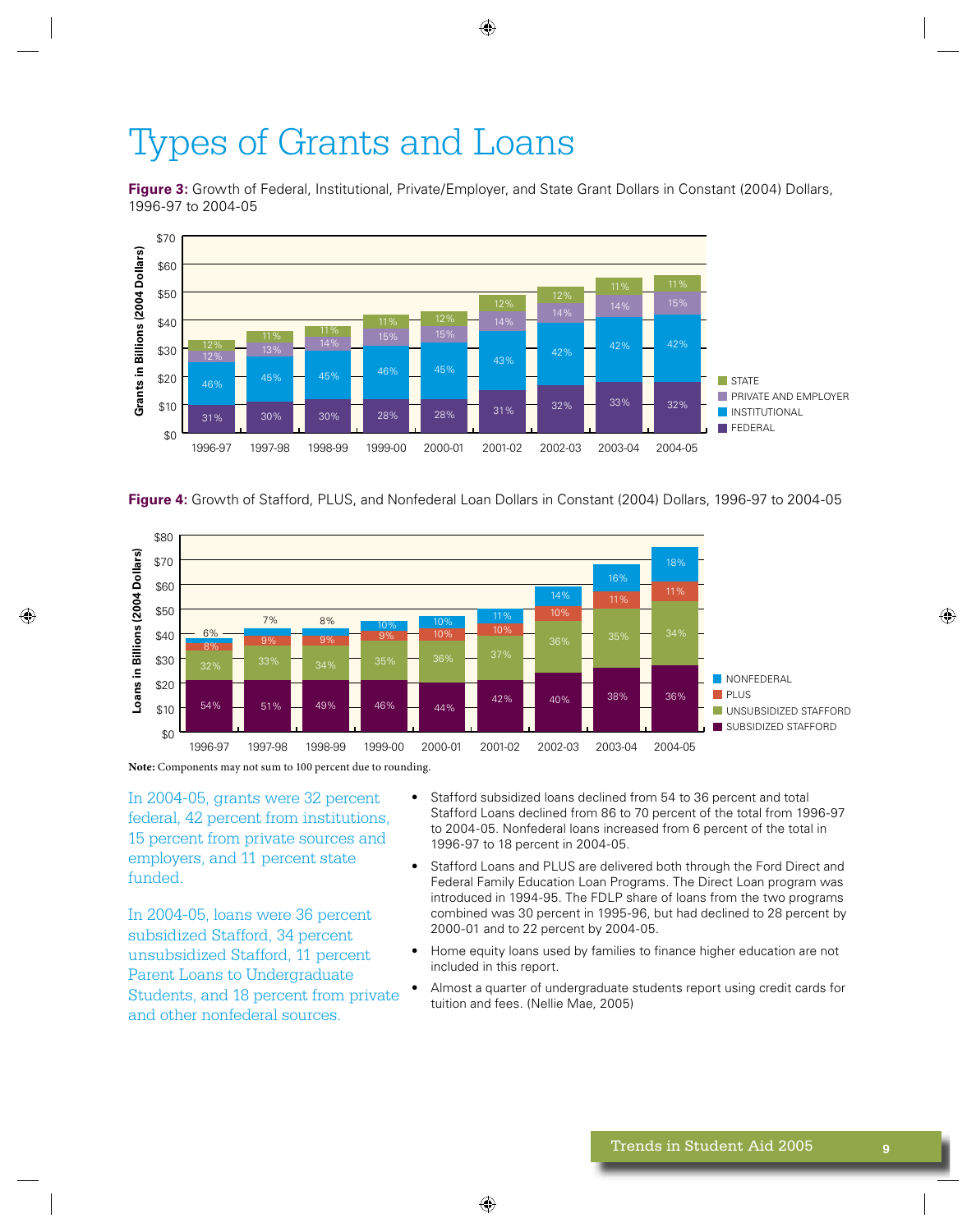## **Federal Aid Recipients and Average** Awards

Table 3: Number of Recipients and Aid Per Recipient for Pell Grant, Campus-Based, and Education Tax Benefit Programs in Current and Constant (2004) Dollars, 1994-95 to 2004-05

|                                                 |         |         |         |                   |         |           | <b>Academic Year</b> |           |           |           |           |             |
|-------------------------------------------------|---------|---------|---------|-------------------|---------|-----------|----------------------|-----------|-----------|-----------|-----------|-------------|
|                                                 |         |         |         |                   |         |           |                      |           |           |           | Estimated | $10$ -year* |
| <b>Pell Grants</b>                              | 94-95   | 95-96   | 96-97   | 97-98             | 98-99   | $99 - 00$ | $00 - 01$            | $01 - 02$ | $02 - 03$ | $03 - 04$ | $04 - 05$ | % Change    |
| Recipients (000)                                | 3,675   | 3,612   | 3.666   | 3,733             | 3,855   | 3.764     | 3,899                | 4.341     | 4,779     | 5.140     | 5,302     | 44%         |
| <b>Aid Per Recipient</b><br>(Current)           | \$1,502 | \$1,515 | \$1,577 | \$1,696           | \$1,876 | \$1,915   | \$2,040              | \$2,298   | \$2,436   | \$2,473   | \$2,469   |             |
| <b>Aid Per Recipient</b><br>(Constant)          | \$1,914 | \$1,880 | \$1,902 | \$2,010           | \$2,188 | \$2,171   | \$2,234              | \$2,472   | \$2,564   | \$2,547   | \$2,469   | 29%         |
| <b>Federal SEOG</b>                             | 94-95   | 95-96   | 96-97   | 97-98             | 98-99   | $99-00$   | $00 - 01$            | $01 - 02$ | $02 - 03$ | $03 - 04$ | $04 - 05$ | % Change    |
| Recipients (000)                                | 1,057   | 1,083   | 1,191   | 1,116             | 1,163   | 1,170     | 1,174                | 1,295     | 1,355     | 1,390     | 1,278     | 21%         |
| <b>Aid Per Recipient</b><br>(Current)           | \$552   | \$538   | \$489   | \$523             | \$528   | \$529     | \$537                | \$534     | \$535     | \$547     | \$603     |             |
| <b>Aid Per Recipient</b><br>(Constant)          | \$703   | \$668   | \$590   | \$619             | \$616   | \$600     | \$588                | \$574     | \$563     | \$563     | \$603     | $-14%$      |
| <b>Federal Work-Study</b>                       | 94-95   | 95-96   | 96-97   | 97-98             | 98-99   | $99 - 00$ | $00 - 01$            | $01 - 02$ | $02 - 03$ | $03 - 04$ | $04 - 05$ | % Change    |
| Recipients (000)                                | 701     | 702     | 691     | 746               | 744     | 733       | 713                  | 741       | 759       | 765       | 826       | 18%         |
| <b>Aid Per Recipient</b><br>(Current)           | \$1,081 | \$1,087 | \$1,123 | \$1,215           | \$1,228 | \$1,252   | \$1,318              | \$1,394   | \$1,446   | \$1,447   | \$1,446   |             |
| <b>Aid Per Recipient</b><br>(Constant)          | \$1,377 | \$1,349 | \$1,355 | \$1,440           | \$1,432 | \$1,419   | \$1,443              | \$1,499   | \$1,522   | \$1,491   | \$1,446   | 5%          |
| <b>Federal Perkins</b>                          | 94-95   | 95-96   | 96-97   | 97-98             | 98-99   | $99-00$   | $00 - 01$            | $01 - 02$ | $02 - 03$ | $03 - 04$ | $04 - 05$ | % Change    |
| Recipients (000)                                | 663     | 688     | 674     | 679               | 669     | 655       | 639                  | 661       | 729       | 756       | 673       | $1\%$       |
| <b>Aid Per Recipient</b><br>(Current)           | \$1,464 | \$1,496 | \$1,515 | \$1,564           | \$1,600 | \$1,681   | \$1,790              | \$1,875   | \$2,003   | \$2,166   | \$1,877   |             |
| <b>Aid Per Recipient</b><br>(Constant)          | \$1,865 | \$1,856 | \$1,828 | \$1,853           | \$1,866 | \$1,905   | \$1,959              | \$2,017   | \$2,109   | \$2,232   | \$1,877   | 1%          |
| <b>Federal Education Tax</b><br><b>Benefits</b> | 94-95   | 95-96   | 96-97   | 97-98             | 98-99   | $99-00$   | $00 - 01$            | $01 - 02$ | $02 - 03$ | $03 - 04$ | $04 - 05$ | % Change*   |
| Recipients (000)                                |         |         |         | —                 | 4,653   | 6,437     | 6,815                | 7,282     | 10,002    | 10,962    | N/A       | 136%        |
| <b>Aid Per Recipient</b><br>(Current)           |         |         |         | $\qquad \qquad -$ | \$726   | \$741     | \$712                | \$715     | \$616     | \$659     | N/A       |             |
| <b>Aid Per Recipient</b><br>(Constant)          |         |         |         |                   | \$846   | \$840     | \$779                | \$769     | \$649     | \$679     | N/A       | $-20%$      |

\* Where programs have been in existence for less than 10 years, percent change is calculated based on the age of the program.

Note: Education tax credit amounts equal the dollar value of the credits; tax deduction amounts are estimated tax savings from deductions claimed. IRS data for 2004-05 are not yet available.

5.3 million students received Pell Grants for undergraduate study in 2004-05. The number of tax filers who benefited from tax credits and deductions for postsecondary education was about 11 million.

- The average Pell Grant per recipient increased from \$1,914 to \$2,469 in inflation-adjusted 2004 dollars over the decade from 1994-95 to 2004-05, but declined by 1 percent in 2003-04 and by 3 percent in 2004-05.
- The average Supplemental Education Opportunity Grant (SEOG) declined from \$703 to \$603 in constant 2004 dollars over the decade, but increased by \$40 in 2004-05. In 2003, institutional matching funds (not included in the amounts reported here) provided 21 percent of the SEOG dollars awarded.
- The average Federal Work-Study award increased from \$1,377 to \$1,446 in constant 2004 dollars over the decade, but declined in 2003-04 and 2004-05.
- The average Perkins Loan rose from \$1,865 to \$1,877 in constant 2004 dollars over the decade, but declined in 2004-05.
- The average benefit for tax filers claiming education tax credits or deductions in 2003 was \$679 in 2004 dollars.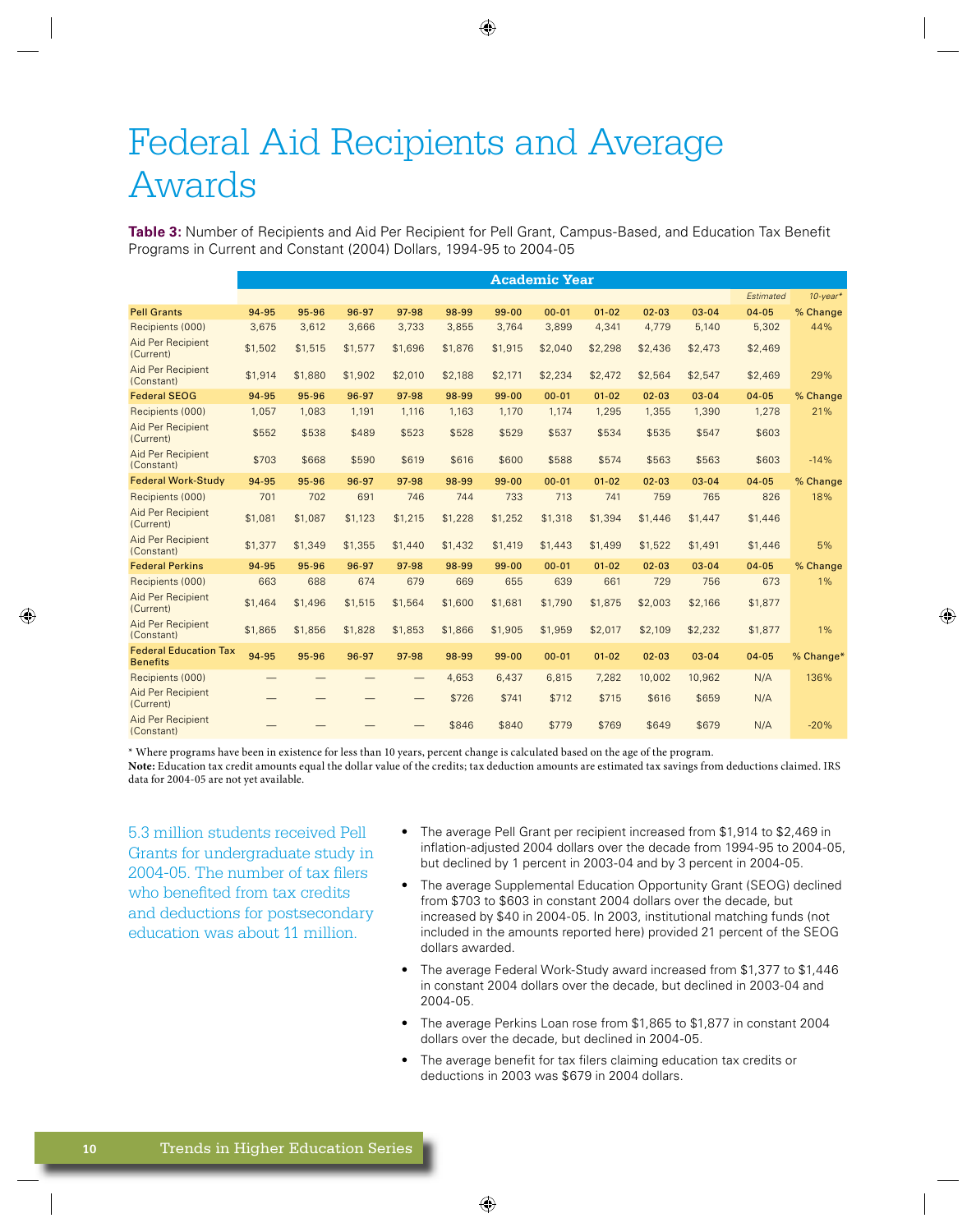## **Undergraduate and Graduate Borrowers**

Table 4: Number of Borrowers, Number of Loans, Total Dollars (in Millions), and Average Loan Amount for Federal Loan Programs in Current and Constant (2004) Dollars, 1994-95 to 2004-05

|                                  |          |          |          |          |          |           |           | <b>Undergraduate Students Academic Year</b> |           |           |           |          |
|----------------------------------|----------|----------|----------|----------|----------|-----------|-----------|---------------------------------------------|-----------|-----------|-----------|----------|
|                                  |          |          |          |          |          |           |           |                                             |           |           | Estimated | 10-year  |
| <b>Stafford Subsidized</b>       | 94-95    | 95-96    | 96-97    | 97-98    | 98-99    | $99 - 00$ | $00 - 01$ | $01 - 02$                                   | $02 - 03$ | $03 - 04$ | $04 - 05$ | % Change |
| # Borrowers (000)                | 3,515    | 3,609    | 3,841    | 3,933    | 3,880    | 3,931     | 3,988     | 4,242                                       | 4,683     | 5,239     | 5,546     |          |
| # Loans (000)                    | 3,892    | 3,967    | 4,237    | 4,338    | 4,264    | 4,293     | 4,367     | 4,675                                       | 5,166     | 5,785     | 6,113     | 57%      |
| Total \$ Amount (Current)        | \$11,240 | \$11,614 | \$12,531 | \$12,864 | \$12,603 | \$12,885  | \$13,059  | \$13,789                                    | \$15,510  | \$17,584  | \$18,764  |          |
| Avg. Loan (Current)              | \$2,888  | \$2,928  | \$2,957  | \$2,965  | \$2,956  | \$3,002   | \$2,990   | \$2,950                                     | \$3,002   | \$3,039   | \$3,070   |          |
| Avg. Loan (Constant)             | \$3,681  | \$3,633  | \$3,567  | \$3,515  | \$3,446  | \$3,402   | \$3,274   | \$3,173                                     | \$3,160   | \$3,131   | \$3,070   | $-17%$   |
| <b>Stafford Unsubsidized</b>     | 94-95    | 95-96    | 96-97    | 97-98    | 98-99    | $99 - 00$ | $00 - 01$ | $01 - 02$                                   | $02 - 03$ | 03-04     | 04-05     | % Change |
| # Borrowers (000)                | 1,469    | 1,689    | 1,941    | 2,135    | 2,186    | 2,423     | 2,606     | 2,899                                       | 3,225     | 3,640     | 3,927     |          |
| # Loans (000)                    | 1,632    | 1,879    | 2,176    | 2,396    | 2,447    | 2,677     | 2,883     | 3,233                                       | 3,613     | 4,097     | 4,415     | 171%     |
| Total \$ Amount (Current)        | \$4,425  | \$5,227  | \$6,190  | \$6,997  | \$7,207  | \$8,259   | \$9,046   | \$10,141                                    | \$11,592  | \$13,419  | \$14,770  |          |
| Avg. Loan (Current)              | \$2,712  | \$2,782  | \$2,844  | \$2,920  | \$2,945  | \$3,085   | \$3,137   | \$3,137                                     | \$3,208   | \$3,275   | \$3,346   |          |
| Avg. Loan (Constant)             | \$3,456  | \$3,452  | \$3,431  | \$3,461  | \$3,434  | \$3,497   | \$3,435   | \$3,374                                     | \$3,377   | \$3,374   | \$3,346   | $-3%$    |
| <b>PLUS</b>                      | 94-95    | 95-96    | 96-97    | 97-98    | 98-99    | $99 - 00$ | $00 - 01$ | $01 - 02$                                   | $02 - 03$ | $03 - 04$ | $04 - 05$ | % Change |
| # Borrowers (000)                | 327      | 380      | 412      | 450      | 477      | 509       | 530       | 557                                         | 615       | 738       | 810       |          |
| # Loans (000)                    | 348      | 402      | 437      | 479      | 509      | 543       | 566       | 599                                         | 666       | 803       | 888       | 155%     |
| <b>Total \$ Amount (Current)</b> | \$1,822  | \$2,322  | \$2,653  | \$3,050  | \$3,321  | \$3,750   | \$4,147   | \$4,601                                     | \$5,463   | \$7,105   | \$8,361   |          |
| Avg. Loan (Current)              | \$5,230  | \$5,770  | \$6,068  | \$6,363  | \$6,528  | \$6,906   | \$7,321   | \$7,682                                     | \$8,198   | \$8,843   | \$9,416   |          |
| Avg. Loan (Constant)             | \$6,666  | \$7,158  | \$7,320  | \$7,541  | \$7,611  | \$7,827   | \$8,015   | \$8,264                                     | \$8,630   | \$9,109   | \$9,416   | 41%      |

|                              |         |         |         |         |         | Grauuate Students Academic Tear |           |           |           |           |                  |            |
|------------------------------|---------|---------|---------|---------|---------|---------------------------------|-----------|-----------|-----------|-----------|------------------|------------|
|                              |         |         |         |         |         |                                 |           |           |           |           | <b>Estimated</b> | $10$ -year |
| <b>Stafford Subsidized</b>   | 94-95   | 95-96   | 96-97   | 97-98   | 98-99   | $99 - 00$                       | $00 - 01$ | $01 - 02$ | $02 - 03$ | $03 - 04$ | $04 - 05$        | % Change   |
| # Borrowers (000)            | 537     | 665     | 698     | 686     | 681     | 717                             | 724       | 772       | 874       | 989       | 1,055            |            |
| # Loans (000)                | 662     | 752     | 796     | 783     | 773     | 802                             | 819       | 902       | 1,028     | 1,163     | 1,239            | 87%        |
| Total \$ Amount (Current)    | \$4,258 | \$4,767 | \$5,093 | \$5,129 | \$5,095 | \$5,352                         | \$5,442   | \$5,933   | \$6,832   | \$7,790   | \$8,417          |            |
| Avg. Loan (Current)          | \$6,429 | \$6,337 | \$6,402 | \$6,550 | \$6,590 | \$6,674                         | \$6,649   | \$6,580   | \$6,645   | \$6,700   | \$6,793          |            |
| Avg. Loan (Constant)         | \$8,194 | \$7,863 | \$7,722 | \$7,763 | \$7,684 | \$7,565                         | \$7,279   | \$7,079   | \$6,994   | \$6,902   | \$6,793          | $-17%$     |
| <b>Stafford Unsubsidized</b> | 94-95   | 95-96   | 96-97   | 97-98   | 98-99   | $99 - 00$                       | $00 - 01$ | $01 - 02$ | $02 - 03$ | $03 - 04$ | $04 - 05$        | % Change   |
| # Borrowers (000)            | 394     | 472     | 525     | 540     | 550     | 616                             | 628       | 685       | 794       | 916       | 991              |            |
| $#$ Loans $(000)$            | 455     | 547     | 627     | 648     | 659     | 722                             | 745       | 847       | 992       | 1,147     | 1,242            | 173%       |
| Total \$ Amount (Current)    | \$2,857 | \$3,446 | \$4,130 | \$4,609 | \$4,962 | \$5,768                         | \$6,146   | \$6,939   | \$8,378   | \$9,800   | \$10,912         |            |
| Avg. Loan (Current)          | \$6,275 | \$6,298 | \$6,591 | \$7,107 | \$7,535 | \$7,990                         | \$8,245   | \$8,192   | \$8,448   | \$8,543   | \$8,785          |            |
| Avg. Loan (Constant)         | \$7,997 | \$7,814 | \$7,950 | \$8,424 | \$8,786 | \$9,056                         | \$9,027   | \$8,813   | \$8,892   | \$8,800   | \$8,785          | 10%        |

The increase in Stafford Loan volume • over the decade resulted from a doubling of the number of loans issued. The average dollar value of individual Stafford loans declined in inflation-adjusted dollars over the decade from 1994-95 to 2004-05.

- Graduate student borrowing under the Stafford Loan program is growing more rapidly than undergraduate student borrowing. The undergraduate share of Stafford dollars declined from 69 percent in 1994-95 to 63 percent in 2004-05.
- The volume of borrowing under the Parent Loan for Undergraduate Student (PLUS) program equaled 8 percent of Stafford borrowing in 1994-95 and 16 percent of Stafford borrowing in 2004-05.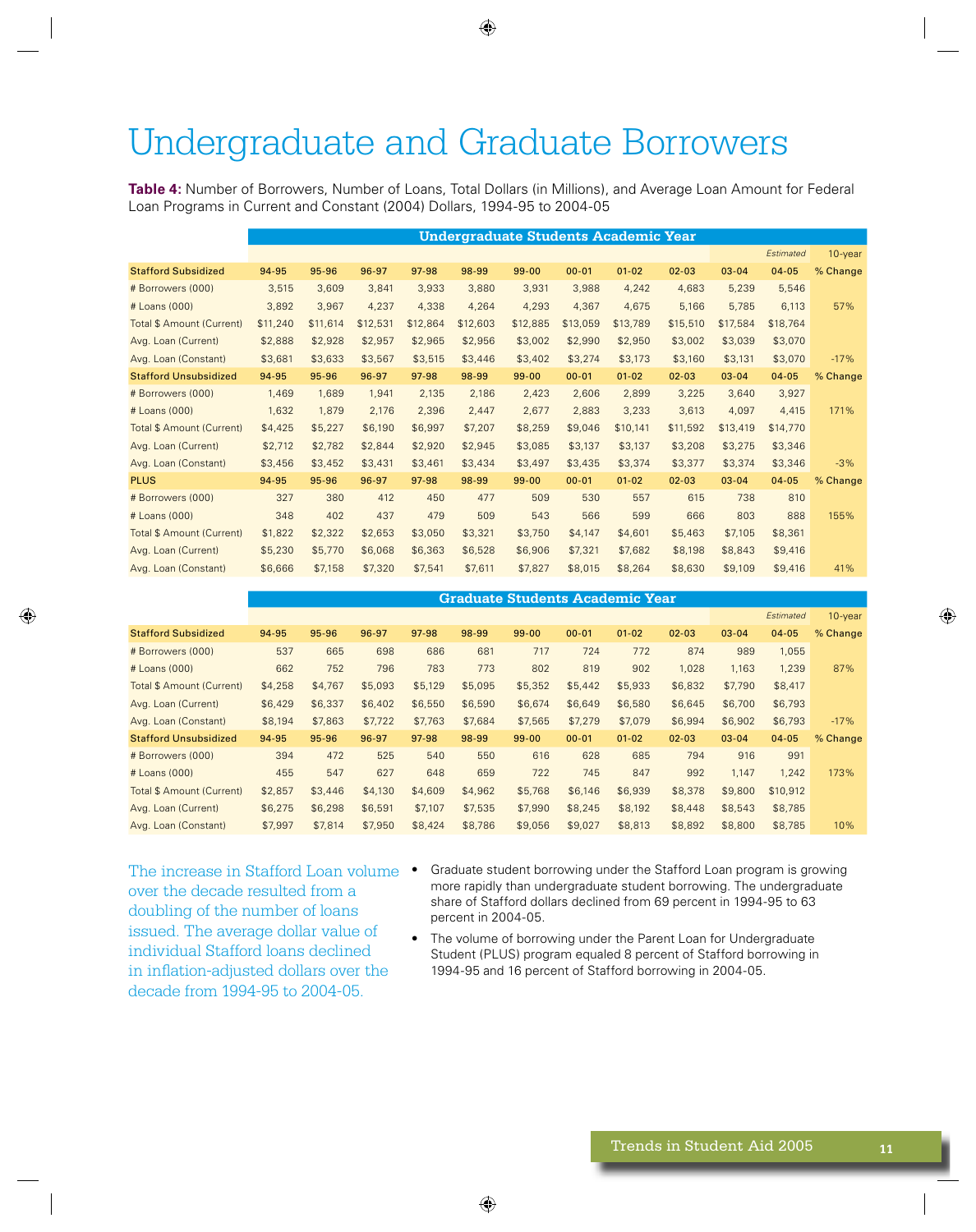### Student Debt Levels

**Figure 5:** Debt Levels of Undergraduate Degree Recipients by Degree and Institution Type, 2003-04



**Note:** Debt levels include federal and nonfederal student loans. Parent loans and credit card debt are not included. **Sources:** National Center for Education Statistics (NCES), National Postsecondary Student Aid Study (NPSAS), 2004 undergraduates, Data Analysis System (DAS); calculations by the authors.

The typical student who borrows to finance a bachelor's degree at a public college or university graduates with \$15,500 of debt. The median debt level of B.A. recipients at private nonprofit four-year institutions is \$19,400 and in the for-profit four-year sector, median debt is \$24,600.

- Median debt levels of borrowers are the most commonly cited student debt levels. They provide the best representation of the circumstances of typical students borrowing to finance postsecondary education.
- Average debt per student is a function not only of how much individual students borrow, but also of the percentage of students who incur education debt. If a small number of students borrowed, but those students had high levels of debt, median debt per borrower would be higher than average debt per student.
- The median debt of borrowers earning bachelor's degrees from public four-year colleges and universities is similar to the median debt of borrowers earning associate degrees from for-profit institutions. Because 90 percent of students graduating from for-profit institutions with associate degrees borrow, compared to 62 percent of public bachelor's degree recipients, average debt per student is over \$14,000 for for-profit A.A. students but under \$11,000 for public B.A. students.

| Percentage of 2003-04 Degree Recipients<br>Graduating with Debt |                   |
|-----------------------------------------------------------------|-------------------|
|                                                                 | Percent with Debt |
| B.A. For Profit                                                 | 88%               |
| <b>B.A. Private Nonprofit</b>                                   | 73%               |
| B.A. Public                                                     | 62%               |
| A.A. For Profit                                                 | 90%               |
| A.A. Public                                                     | 35%               |

 **Source:** NPSAS: 2003-04.

*Also important:*

- Between 1995-96 and 2003-04, federal debt levels increased only for students from families with incomes above \$70,000. (American Council on Education, 2005)
- Because there has been no increase in Stafford Loan limits, increased debt is reflected in reliance on private loans rather than in federal loan amounts.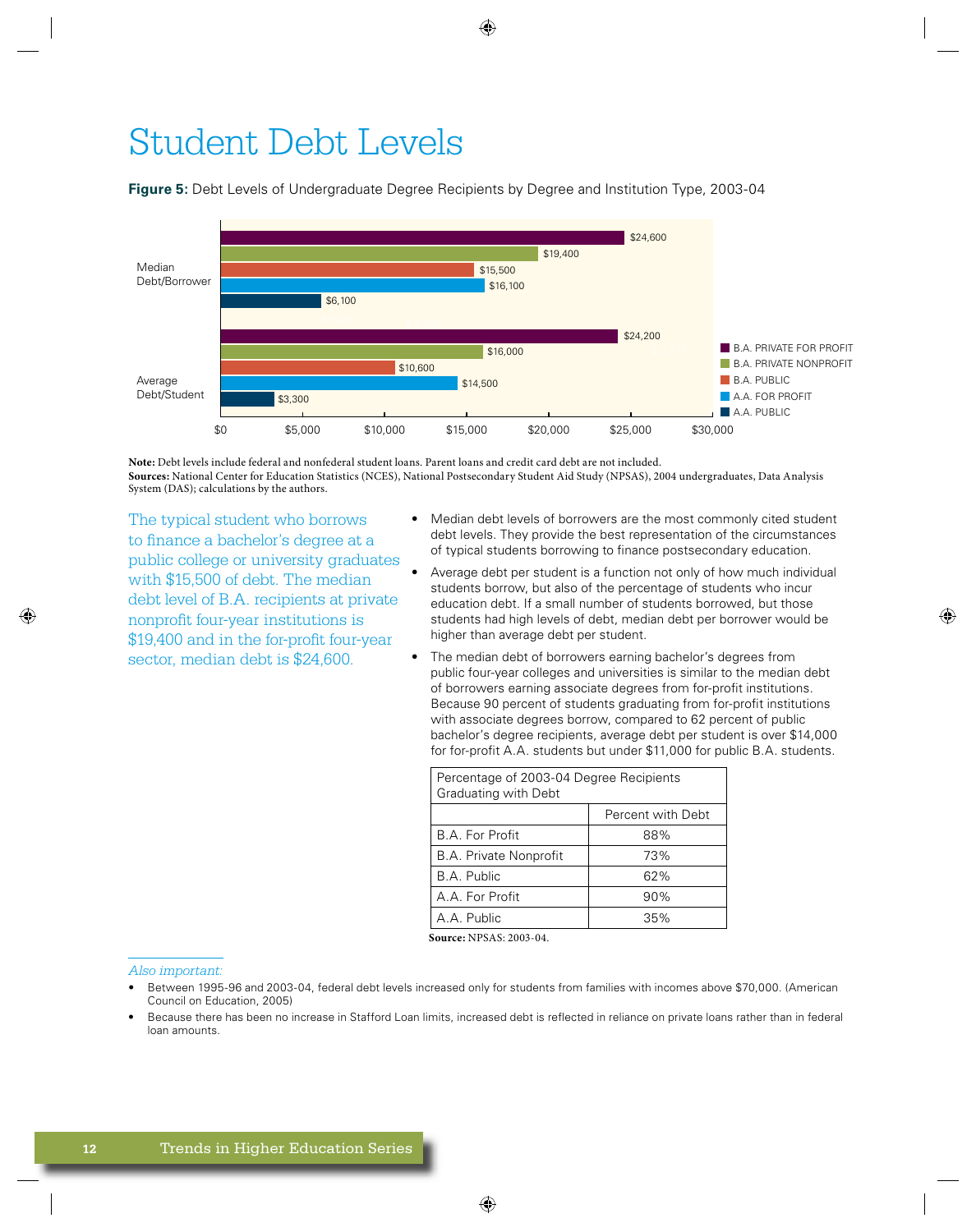# Distribution of Federal Aid by Type of Institution

Table 5: Percentage Distribution of Federal Aid Programs by Type of Institution, 1993-94 to 2003-04

|                                |        |        |        |        |        | <b>Academic Year</b> |           |           |           |           |           |         |
|--------------------------------|--------|--------|--------|--------|--------|----------------------|-----------|-----------|-----------|-----------|-----------|---------|
|                                |        |        |        |        |        |                      |           |           |           |           | Estimated | 10-Year |
| <b>Pell Grant</b>              | 93-94  | 94-95  | 95-96  | 96-97  | 97-98  | 98-99                | $99 - 00$ | $00 - 01$ | $01 - 02$ | $02 - 03$ | $03 - 04$ | Change  |
| 2-Year Public Institutions     | 30.0%  | 32.7%  | 32.7%  | 33.0%  | 32.8%  | 32.4%                | 33.4%     | 33.7%     | 35.0%     | 34.7%     | 32.8%     | 2.8     |
| 4-Year Public Institutions     | 35.9%  | 35.1%  | 36.0%  | 36.0%  | 36.4%  | 36.4%                | 34.8%     | 34.4%     | 33.0%     | 33.0%     | 34.0%     | $-1.8$  |
| <b>Private Institutions</b>    | 18.8%  | 19.0%  | 18.8%  | 18.5%  | 18.6%  | 18.6%                | 18.6%     | 18.3%     | 17.9%     | 16.9%     | 16.7%     | $-2.1$  |
| <b>For-Profit Institutions</b> | 15.3%  | 13.2%  | 12.5%  | 12.5%  | 12.2%  | 12.5%                | 13.1%     | 13.6%     | 14.2%     | 15.4%     | 16.5%     | 1.2     |
| <b>Total</b>                   | 100.0% | 100.0% | 100.0% | 100.0% | 100.0% | 100.0%               | 100.0%    | 100.0%    | 100.0%    | 100.0%    | 100.0%    |         |
| <b>Campus-Based Programs</b>   | 93-94  | 94-95  | 95-96  | 96-97  | 97-98  | 98-99                | $99-00$   | $00 - 01$ | $01 - 02$ | $02 - 03$ | 03-04     | Change  |
| 2-Year Public Institutions     | 9.6%   | 9.7%   | 9.6%   | 9.8%   | 9.9%   | 9.9%                 | 9.8%      | 9.8%      | 9.8%      | 9.0%      | 8.5%      | $-1.1$  |
| 4-Year Public Institutions     | 40.0%  | 40.4%  | 40.9%  | 41.1%  | 40.7%  | 40.5%                | 40.3%     | 40.1%     | 39.4%     | 40.1%     | 39.4%     | $-0.6$  |
| <b>Private Institutions</b>    | 45.3%  | 45.5%  | 45.6%  | 45.1%  | 45.5%  | 45.5%                | 45.7%     | 45.9%     | 46.0%     | 45.7%     | 46.5%     | 1.2     |
| <b>For-Profit Institutions</b> | 5.1%   | 4.4%   | 4.0%   | 4.1%   | 3.9%   | 4.0%                 | 4.2%      | 4.2%      | 4.8%      | 5.3%      | 5.6%      | 0.5     |
| <b>Total</b>                   | 100.0% | 100.0% | 100.0% | 100.0% | 100.0% | 100.0%               | 100.0%    | 100.0%    | 100.0%    | 100.0%    | 100.0%    |         |
| <b>Stafford Sub. Loans</b>     | 93-94  | 94-95  | 95-96  | 96-97  | 97-98  | 98-99                | $99 - 00$ | $00 - 01$ | $01 - 02$ | $02 - 03$ | 03-04     | Change  |
| 2-Year Public Institutions     | 6.1%   | 5.9%   | 5.8%   | 5.8%   | 5.8%   | 5.7%                 | 5.5%      | 5.4%      | 5.7%      | 6.3%      | 6.6%      | 0.5     |
| 4-Year Public Institutions     | 45.9%  | 46.5%  | 47.5%  | 48.0%  | 48.0%  | 47.2%                | 45.6%     | 44.7%     | 43.6%     | 43.5%     | 42.8%     | $-3.1$  |
| <b>Private Institutions</b>    | 38.4%  | 38.9%  | 38.4%  | 37.8%  | 37.7%  | 37.6%                | 37.9%     | 38.2%     | 37.6%     | 35.8%     | 34.7%     | $-3.7$  |
| <b>For-Profit Institutions</b> | 9.5%   | 8.8%   | 8.2%   | 8.4%   | 8.5%   | 9.6%                 | 10.4%     | 11.8%     | 13.1%     | 14.4%     | 15.9%     | 6.4     |
| <b>Total</b>                   | 100.0% | 100.0% | 100.0% | 100.0% | 100.0% | 100.0%               | 100.0%    | 100.0%    | 100.0%    | 100.0%    | 100.0%    |         |
| <b>Stafford Unsub, Loans</b>   | 93-94  | 94-95  | 95-96  | 96-97  | 97-98  | 98-99                | 99-00     | $00 - 01$ | $01 - 02$ | $02 - 03$ | 03-04     | Change  |
| 2-Year Public Institutions     | 4.3%   | 4.9%   | 5.1%   | 5.0%   | 5.0%   | 4.7%                 | 4.4%      | 4.4%      | 4.7%      | 5.3%      | 5.7%      | 1.4     |
| 4-Year Public Institutions     | 36.1%  | 39.2%  | 41.5%  | 42.3%  | 42.2%  | 41.5%                | 41.2%     | 40.7%     | 40.2%     | 39.7%     | 38.5%     | 2.4     |
| <b>Private Institutions</b>    | 45.7%  | 43.0%  | 41.7%  | 41.2%  | 41.5%  | 41.5%                | 40.6%     | 40.8%     | 39.7%     | 37.9%     | 36.6%     | $-9.1$  |
| <b>For-Profit Institutions</b> | 13.9%  | 12.9%  | 11.7%  | 11.5%  | 11.3%  | 12.4%                | 12.9%     | 14.1%     | 15.4%     | 17.1%     | 19.2%     | 5.3     |
| <b>Total</b>                   | 100.0% | 100.0% | 100.0% | 100.0% | 100.0% | 100.0%               | 100.0%    | 100.0%    | 100.0%    | 100.0%    | 100.0%    |         |
| <b>PLUS Loans</b>              | 93-94  | 94-95  | 95-96  | 96-97  | 97-98  | 98-99                | $99 - 00$ | $00 - 01$ | $01 - 02$ | $02 - 03$ | $03 - 04$ | Change  |
| 2-Year Public Institutions     | 1.6%   | 1.2%   | 1.2%   | 1.1%   | 1.1%   | 1.1%                 | .9%       | 1.0%      | 1.0%      | 1.0%      | 1.0%      | $-0.6$  |
| 4-Year Public Institutions     | 33.3%  | 35.2%  | 36.9%  | 37.5%  | 38.3%  | 38.7%                | 37.3%     | 35.9%     | 36.8%     | 38.1%     | 38.9%     | 5.6     |
| <b>Private Institutions</b>    | 47.9%  | 50.3%  | 49.3%  | 48.9%  | 48.2%  | 46.3%                | 45.9%     | 46.2%     | 44.4%     | 43.5%     | 42.9%     | $-5.0$  |
| <b>For-Profit Institutions</b> | 17.3%  | 13.4%  | 12.6%  | 12.5%  | 12.5%  | 14.0%                | 15.9%     | 16.9%     | 17.8%     | 17.4%     | 17.2%     | $-0.1$  |
| <b>Total</b>                   | 100.0% | 100.0% | 100.0% | 100.0% | 100.0% | 100.0%               | 100.0%    | 100.0%    | 100.0%    | 100.0%    | 100.0%    |         |

Note: Components may not sum exactly to totals due to rounding.

#### Figure 5a: Percentage Distribution of Federal Aid Programs, 2004-05



The proportion of federal aid dollars received by public two-year college students is significantly lower than their share of enrollments in all programs other than Pell. In all federal programs other than campus based, students in for-profit institutions receive significantly higher shares of the funds than their share of enrollments.

| Institution Type  | Percent of<br>Undergraduate Students |
|-------------------|--------------------------------------|
| 2-Year Public     | 44%                                  |
| 4-Year Public     | 36%                                  |
| 4-Year Private    | 16%                                  |
| For Profit        | 4%                                   |
| $\alpha$ $\alpha$ |                                      |

**Source: NCES. 2005.**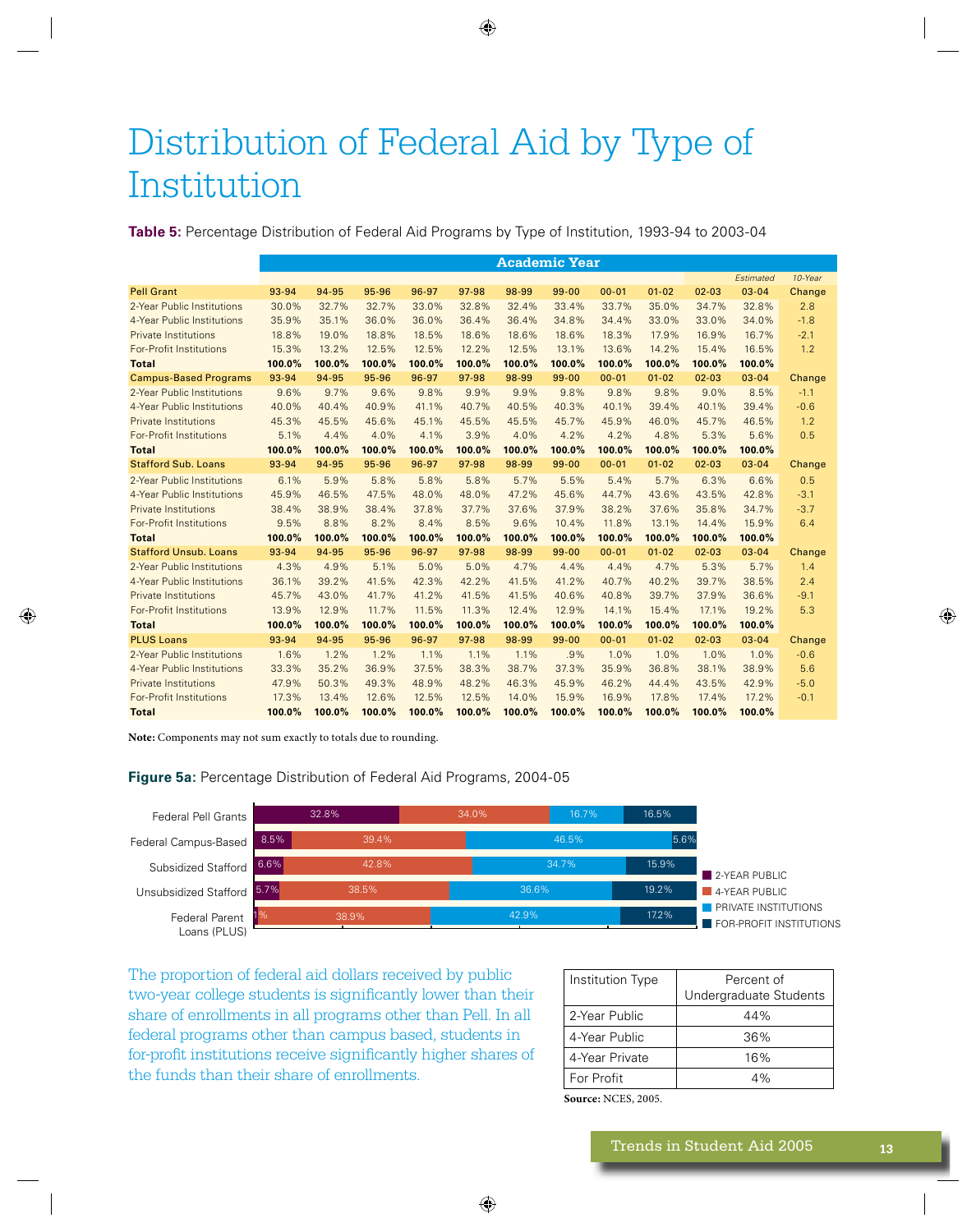## Total Funding: Grants, Loans, Work-Study, **Tax Benefits**

Table 6: Grant, Loan, Work-Study, and Education Tax Benefit Funding in Constant (2004) Dollars (in Millions) and As a Percentage of Total Aid, 1994-95 to 2004-05

|                  | All Students (Constant 2004 Dollars) |          |          |          |          |          |           |           |           |                     |           |                |  |
|------------------|--------------------------------------|----------|----------|----------|----------|----------|-----------|-----------|-----------|---------------------|-----------|----------------|--|
|                  |                                      |          |          |          |          |          |           |           |           |                     | Estimated | $10$ -vear $*$ |  |
|                  | 94-95                                | 95-96    | 96-97    | 97-98    | 98-99    | $99-00$  | $00 - 01$ | 0102      | 02.03     | $03 - 04$           | $04 - 05$ | % Change*      |  |
| Grants           | \$30,679                             | \$31,386 | \$32,911 | \$35,479 | \$38,815 | \$40,726 | \$43,440  | \$47,854  | \$52,133  | \$55,203            | \$57,044  | 86%            |  |
| Loans            | \$33,150                             | \$37,309 | \$40,739 | \$42,953 | \$43,468 | \$46,691 | \$47,512  | \$51,782  | \$60,285  | \$69,934            | \$76,407  | 130%           |  |
| Work             | \$965                                | \$948    | \$936    | \$1,074  | \$1,065  | \$1,040  | \$1,028   | \$1,110   | \$1.155   | \$1.140             | \$1,194   | 24%            |  |
| Ed. Tax Benefits |                                      |          |          |          | \$3,938  | \$5,409  | \$5,311   | \$5,599   | \$6,489   | \$7,445             | \$8,037   | 76%            |  |
| <b>Total</b>     | \$64,794                             | \$69,643 | \$74,586 | \$79,506 | \$87,286 | \$93,866 | \$97,291  | \$106,346 | \$120,062 | \$133,722 \$142,682 |           | 120%           |  |

|                         | <b>All Students (Percentage)</b> |       |       |       |       |       |           |       |       |       |           |  |  |
|-------------------------|----------------------------------|-------|-------|-------|-------|-------|-----------|-------|-------|-------|-----------|--|--|
|                         | 94 95                            | 95 96 | 96 97 | 97-98 | 98 99 | 99 00 | $00 - 01$ | 0102  | 02.03 | 03 04 | $04 - 05$ |  |  |
| Grants                  | 47%                              | 45%   | 44%   | 45%   | 44%   | 43%   | 45%       | 45%   | 43%   | 41%   | 40%       |  |  |
| Loans                   | 51%                              | 54%   | 55%   | 54%   | 50%   | 50%   | 49%       | 49%   | 50%   | 52%   | 54%       |  |  |
| <b>Work</b>             | $1\%$                            | 1%    | 1%    | $1\%$ | $1\%$ | $1\%$ | 1%        | $1\%$ | 1%    | 1%    | $1\%$     |  |  |
| <b>Ed. Tax Benefits</b> |                                  |       |       |       | 5%    | 6%    | 5%        | 5%    | 5%    | 6%    | 6%        |  |  |
| <b>Total</b>            | 100%                             | 100%  | 100%  | 100%  | 100%  | 100%  | 100%      | 100%  | 100%  | 100%  | 100%      |  |  |

|                         |       |       |       |       |       |       | Undergraduate Students (Percentage) |       |       |           |           |  |
|-------------------------|-------|-------|-------|-------|-------|-------|-------------------------------------|-------|-------|-----------|-----------|--|
|                         | 94 95 | 95 96 | 96 97 | 97-98 | 98-99 | 99 00 | $00 - 01$                           | 0102  | 02.03 | $03 - 04$ | $04 - 05$ |  |
| Grants                  | 52%   | 50%   | 49%   | 49%   | 48%   | 47%   | 49%                                 | 50%   | 49%   | 47%       | 46%       |  |
| Loans                   | 47%   | 49%   | 50%   | 49%   | 45%   | 45%   | 43%                                 | 43%   | 43%   | 45%       | 46%       |  |
| Work                    | 2%    | 2%    | 1%    | 2%    | 1%    | $1\%$ | 1%                                  | $1\%$ | $1\%$ | $1\%$     | $1\%$     |  |
| <b>Ed. Tax Benefits</b> |       |       |       |       | 6%    | 7%    | 7%                                  | 6%    | 7%    | 7%        | 7%        |  |
| <b>Total</b>            | 100%  | 100%  | 100%  | 100%  | 100%  | 100%  | 100%                                | 100%  | 100%  | 100%      | 100%      |  |

|                         | <b>Graduate Students (Percentage)</b> |       |         |                          |         |         |           |         |         |           |           |  |  |
|-------------------------|---------------------------------------|-------|---------|--------------------------|---------|---------|-----------|---------|---------|-----------|-----------|--|--|
|                         | 94 95                                 | 95-96 | 96 97   | 97.98                    | 98-99   | 99 00   | $00 - 01$ | $01-02$ | 02.03   | $03 - 04$ | $04 - 05$ |  |  |
| Grants                  | 32%                                   | 29%   | 30%     | 31%                      | 33%     | 33%     | 32%       | 29%     | 27%     | 23%       | 22%       |  |  |
| Loans                   | 67%                                   | 70%   | 70%     | 69%                      | 65%     | 65%     | 66%       | 68%     | 71%     | 75%       | 76%       |  |  |
| Work                    | $1\%$                                 | $1\%$ | $< 1\%$ | 1%                       | $< 1\%$ | $< 1\%$ | $< 1\%$   | $< 1\%$ | $< 1\%$ | $< 1\%$   | $< 1\%$   |  |  |
| <b>Ed. Tax Benefits</b> | $\overline{\phantom{a}}$              | _     |         | $\overline{\phantom{a}}$ | $1\%$   | 2%      | 2%        | 2%      | 2%      | 2%        | 2%        |  |  |
| <b>Total</b>            | 100%                                  | 100%  | 100%    | 100%                     | 100%    | 100%    | 100%      | 100%    | 100%    | 100%      | 100%      |  |  |

\*Where programs have been in existence for less than 10 years, percent change is calculated based on the age of the program.

Note: Figures for 2004-05 are estimated. Nonfederal Loans are included in these figures. Components may not sum exactly to totals due to rounding.

In 2004-05, students received \$57 billion in grant aid and borrowed \$76 billion. Forty-six percent of undergraduate funds and 22 percent of graduate funds were in the form of grants.

- The 137 percent increase from 1994-95 to 2004-05 in grant dollars received by all postsecondary students constituted an 86 percent increase in inflation-adjusted dollars.
- Eighty-six percent of all grant aid goes to undergraduate students.
- Sixty-five percent of education borrowing is for undergraduate study and 35 percent of the loan funds are used by the 12 percent of students who are in graduate and professional schools.
- Forty-seven percent of undergraduate funding was in the form of loans in 1994-95. After declining to 43 percent in 2000-01, that proportion returned to 46 percent in 2004-05.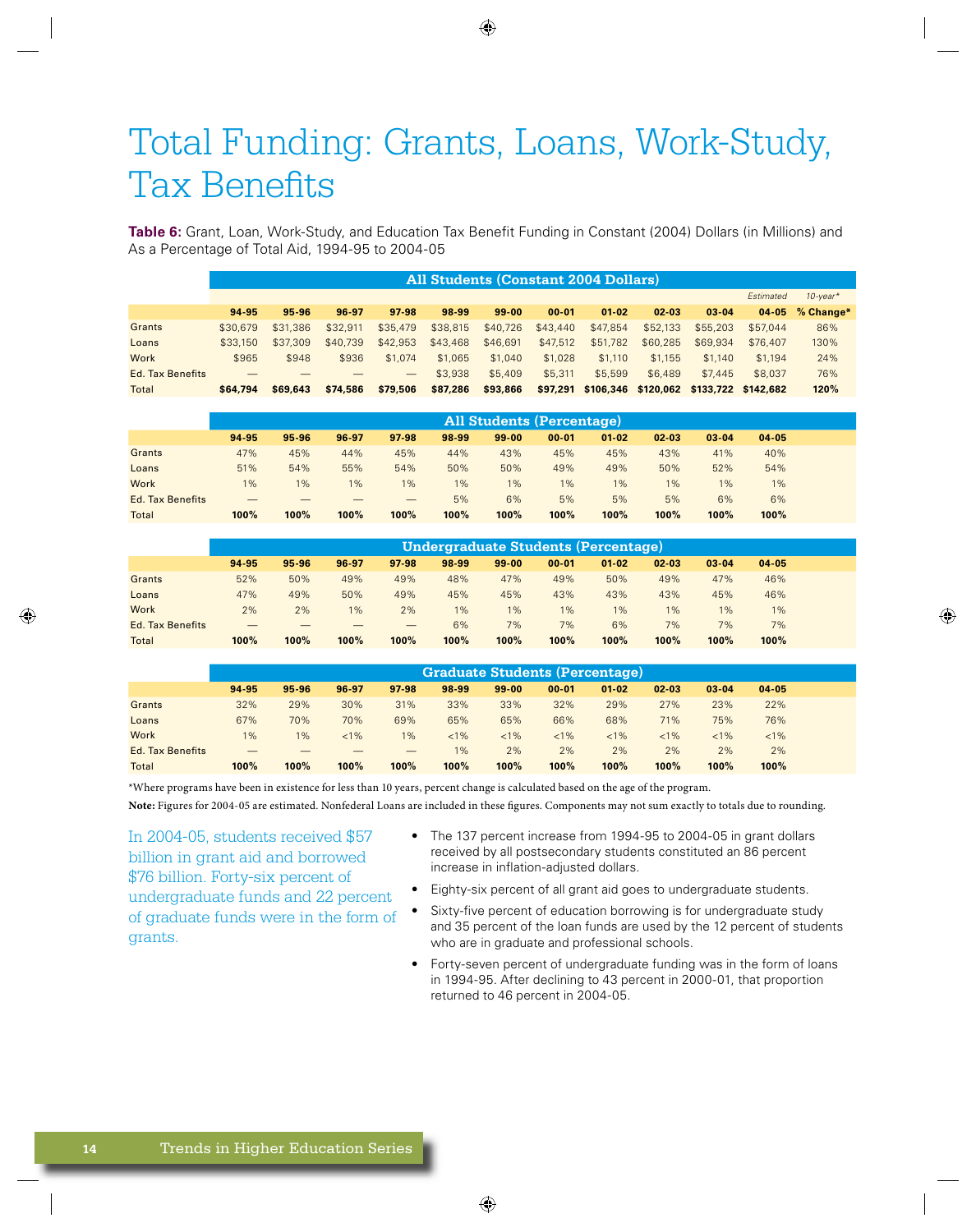## Total Funding: Grants and Loans for Undergraduate and Graduate Students

**Figure 6:** Grants Versus Loans, Percent Share of Total Aid, 1994-95 to 2004-05



Note: Work-study and federal education tax benefits are not shown here.

Grants and loans play very different roles in the financing patterns of undergraduate and graduate students.

- For undergraduates, grants and tax benefits exceed total amounts borrowed, including both federal and private loan sources.
- Graduate students borrow more than three times as much as they receive in grant aid and tax benefits combined.
- Between 2001-02 and 2004-05, the percentage of undergraduate funding in the form of grants decreased from 50 to 46 percent. The percentage in the form of loans increased from 43 to 46 percent.
- Between 2001-02 and 2004-05, the percentage of graduate student funding in the form of grants decreased from 29 to 22 percent. The percentage in the form of loans increased from 68 to 76 percent.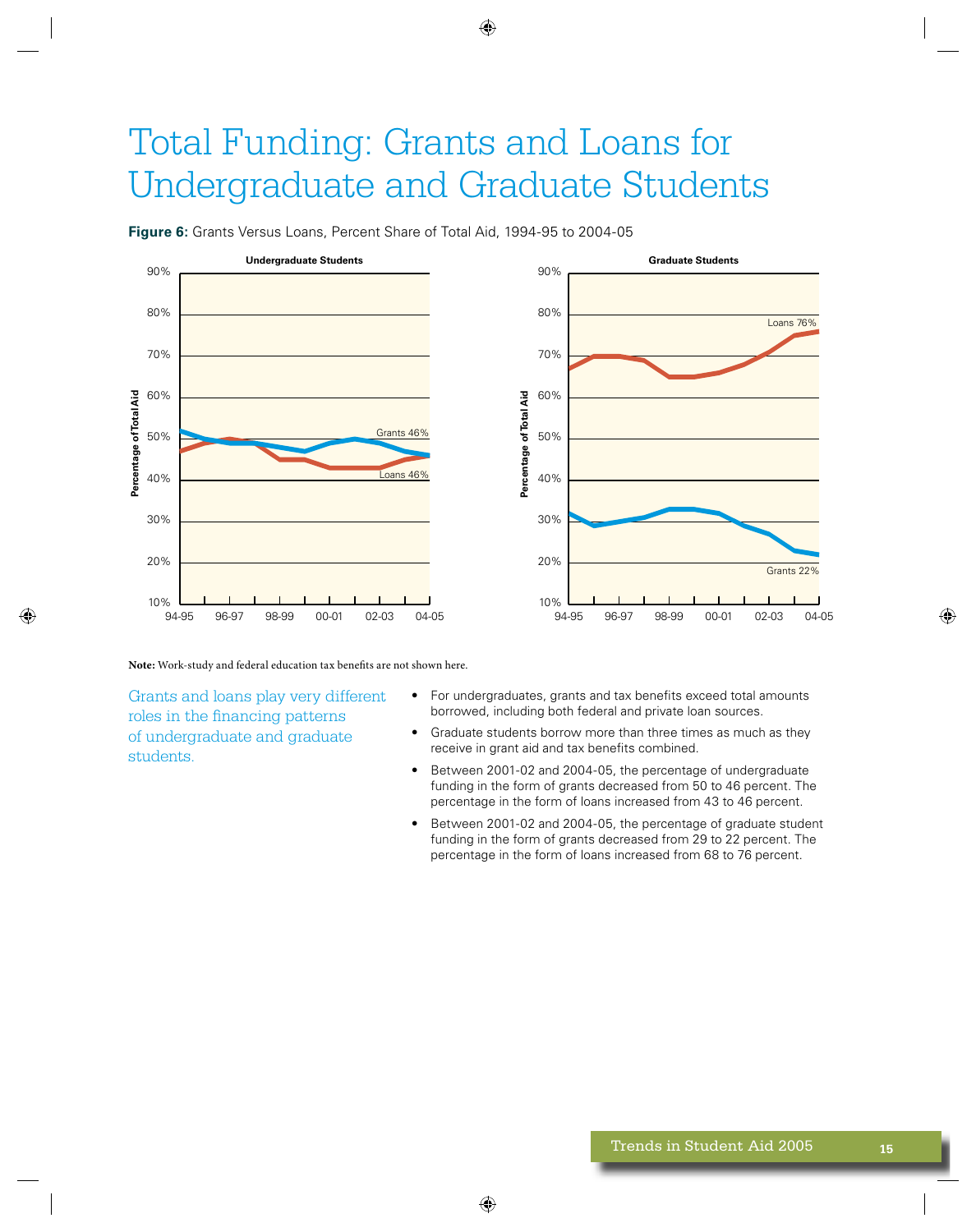### Total Student Aid Per Full-Time Equivalent Student

**Table 7a:** Total Aid, Grant Aid, Loan Aid, and Education Tax Benefits Per Full-Time Equivalent (FTE) Student in Constant (2004) Dollars, Five-Year Intervals, 1984-85 to 2004-05

|         | FTE.       | <b>Total Aid</b><br>(millions) | Avg. Aid Per<br><b>FTE</b> | <b>Grant Aid</b><br>(millions) | <b>Grant Aid Per</b><br>FTE. | Loans<br>(millions) | <b>Loans Per FTE</b> | <b>Education Tax</b><br><b>Benefits</b> | <b>Education Tax</b><br><b>Benefits Per</b><br><b>FTE</b> |
|---------|------------|--------------------------------|----------------------------|--------------------------------|------------------------------|---------------------|----------------------|-----------------------------------------|-----------------------------------------------------------|
| 1984-85 | 8,951,695  | \$34,377                       | \$3,840                    | \$15,787                       | \$1,764                      | \$17,421            | \$1,946              |                                         |                                                           |
| 1989-90 | 9,780,881  | \$41,212                       | \$4.213                    | \$19,959                       | \$2,041                      | \$20,251            | \$2,070              |                                         |                                                           |
| 1994-95 | 10,348,072 | \$64,794                       | \$6,261                    | \$30,679                       | \$2,965                      | \$33,150            | \$3,204              |                                         |                                                           |
| 1999-00 | 10.943.609 | \$89,373                       | \$8,167                    | \$40,726                       | \$3,721                      | \$42,198            | \$3,856              | \$5,409                                 | \$494                                                     |
| 2004-05 | 12.737.000 | \$128,889                      | \$10,119                   | \$57,044                       | \$4,479                      | \$62,614            | \$4,916              | \$8,037                                 | \$631                                                     |

**Table 7b:** Total Aid, Grant Aid, Loan Aid, and Education Tax Benefits Per Full-Time Equivalent (FTE) Student in Constant (2004) Dollars, 1994-95 to 2004-05

|         | FTE.       | <b>Total Aid</b><br>(millions) | Avg. Aid Per<br><b>FTE</b> | <b>Grant Aid</b><br>(millions) | <b>Grant Aid Per</b><br>FTE. | Loans<br>(millions) | <b>Loans Per FTE</b> | <b>Education Tax</b><br><b>Benefits</b> | <b>Education Tax</b><br><b>Benefits Per</b><br><b>FTE</b> |
|---------|------------|--------------------------------|----------------------------|--------------------------------|------------------------------|---------------------|----------------------|-----------------------------------------|-----------------------------------------------------------|
| 1994-95 | 10,348,072 | \$64,794                       | \$6,261                    | \$30,679                       | \$2,965                      | \$33,150            | \$3,204              |                                         |                                                           |
| 1995-96 | 10,334,956 | \$67,989                       | \$6,579                    | \$31,386                       | \$3,037                      | \$35,655            | \$3,450              |                                         |                                                           |
| 1996-97 | 10.481.886 | \$72,335                       | \$6,901                    | \$32,911                       | \$3,140                      | \$38,488            | \$3,672              |                                         |                                                           |
| 1997-98 | 10.615.028 | \$76,766                       | \$7,232                    | \$35,479                       | \$3,342                      | \$40,213            | \$3,788              |                                         |                                                           |
| 1998-99 | 10.698.775 | \$83,900                       | \$7,842                    | \$38,815                       | \$3,628                      | \$40,082            | \$3,746              | \$3,938                                 | \$368                                                     |
| 1999-00 | 10,943,609 | \$89,373                       | \$8,167                    | \$40,726                       | \$3,721                      | \$42,198            | \$3,856              | \$5,409                                 | \$494                                                     |
| 2000-01 | 11,267,025 | \$92,587                       | \$8,218                    | \$43,440                       | \$3,856                      | \$42,808            | \$3,799              | \$5,311                                 | \$471                                                     |
| 2001-02 | 11,766,000 | \$100.564                      | \$8,547                    | \$47,854                       | \$4,067                      | \$46,000            | \$3,910              | \$5,599                                 | \$476                                                     |
| 2002-03 | 12,331,000 | \$111,735                      | \$9,061                    | \$52,133                       | \$4,228                      | \$51,958            | \$4.214              | \$6,489                                 | \$526                                                     |
| 2003-04 | 12.576.000 | \$122,980                      | \$9,779                    | \$55,203                       | \$4,390                      | \$59,192            | \$4,707              | \$7,445                                 | \$592                                                     |
| 2004-05 | 12.737.000 | \$128,889                      | \$10,119                   | \$57,044                       | \$4,479                      | \$62,614            | \$4,916              | \$8,037                                 | \$631                                                     |





Note: These data are based on undergraduate and graduate students. Nonfederal loans are not included here.

In 2004-05, total grant aid per FTE student averaged \$4,479; federal loans averaged \$4,916 per student.

- For undergraduates alone, total grant aid averaged \$4,399 per FTE student in 2004-05 and federal loan aid averaged \$3,980. (These figures are not shown in Table 7.)
- Grant aid per student increased by 68 percent in inflation-adjusted dollars between 1984-85 and 1994-95 and by 51 percent from 1994-95<br>to 2004, 05 to 2004-05.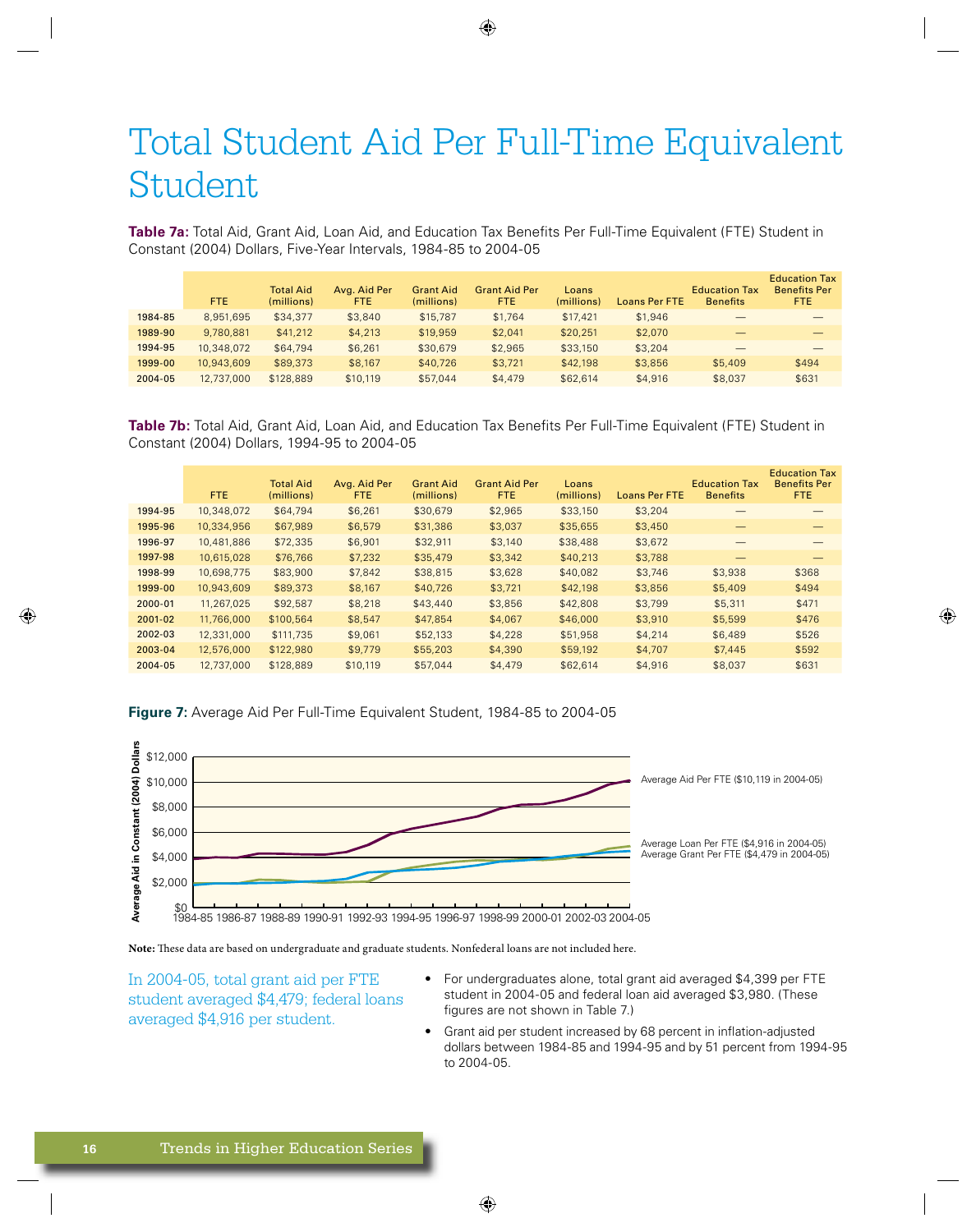## Pell Grants

Table 8a: Federal Pell Grant Awards in Current and Constant (2004) Dollars, Five-Year Intervals, 1975-76 to 2004-05

|         | <b>Expenditures</b><br>(in millions) |          | <b>Authorized Maximum</b><br>Awards |          |         | <b>Actual Maximum</b><br>Awards |         | <b>Actual Minimum</b><br>Awards |        | Number of<br><b>Recipients</b><br>(in thousands) | Percent of<br><b>Recipients</b> |
|---------|--------------------------------------|----------|-------------------------------------|----------|---------|---------------------------------|---------|---------------------------------|--------|--------------------------------------------------|---------------------------------|
|         | Current                              | Constant | Current                             | Constant | Current | Constant                        | Current | Constant                        |        |                                                  | Independent                     |
| 1975-76 | \$926                                | \$3,276  | \$1,400                             | \$4,952  | \$1,400 | \$4,952                         | \$200   | \$707                           | 50     | 1.217                                            | 29.8%                           |
| 1980-81 | \$2,387                              | \$5,572  | \$1,800                             | \$4,202  | \$1,750 | \$4,085                         | \$150   | \$350                           | 50     | 2.708                                            | 40.6%                           |
| 1985-86 | \$3,597                              | \$6,320  | \$2,600                             | \$4,568  | \$2,100 | \$3,689                         | \$200   | \$351                           | 60     | 2.813                                            | 50.4%                           |
| 1990-91 | \$4,935                              | \$7,174  | \$2,900                             | \$4,216  | \$2,300 | \$3,343                         | \$100   | \$145                           | 60     | 3.405                                            | 61.1%                           |
| 1995-96 | \$5,472                              | \$6,773  | \$4,100                             | \$5,075  | \$2,340 | \$2,897                         | \$400   | \$495                           |        | 3.612                                            | 58.5%                           |
| 2000-01 | \$7,956                              | \$8,731  | \$4,800                             | \$5,267  | \$3,300 | \$3,621                         | \$400   | \$439                           | $\sim$ | 3.899                                            | 56.2%                           |
| 2004-05 | \$13,090                             | \$13,090 | \$5,800                             | \$5,800  | \$4,050 | \$4,050                         | \$400   | \$400                           | $\sim$ | 5.302                                            | 58.4%                           |

Table 8b: Federal Pell Grant Awards in Current and Constant (2004) Dollars, 1995-96 to 2004-05

|         | <b>Expenditures</b><br>(in millions) |          | <b>Authorized Maximum</b><br>Awards |          | <b>Actual Maximum</b><br>Awards |          | <b>Actual Minimum</b><br>Awards |          | <b>Percent Cap</b><br>on Costs | Number of<br>Recipients | Percent of<br>Recipients |
|---------|--------------------------------------|----------|-------------------------------------|----------|---------------------------------|----------|---------------------------------|----------|--------------------------------|-------------------------|--------------------------|
|         | Current                              | Constant | Current                             | Constant | Current                         | Constant | Current                         | Constant |                                | (in thousands)          | Independent              |
| 1995-96 | \$5,472                              | \$6,773  | \$4,100                             | \$5,075  | \$2,340                         | \$2,897  | \$400                           | \$495    | $\overline{\phantom{a}}$       | 3.612                   | 58.5%                    |
| 1996-97 | \$5,780                              | \$6,959  | \$4,300                             | \$5,177  | \$2,470                         | \$2,974  | \$400                           | \$482    | $\overline{\phantom{a}}$       | 3.666                   | 57.6%                    |
| 1997-98 | \$6,331                              | \$7,428  | \$4,500                             | \$5,280  | \$2,700                         | \$3,168  | \$400                           | \$469    | $\overline{\phantom{a}}$       | 3.733                   | 56.6%                    |
| 1998-99 | \$7,233                              | \$8,351  | \$4,500                             | \$5,195  | \$3,000                         | \$3,464  | \$400                           | \$462    | $\qquad \qquad \blacksquare$   | 3.855                   | 55.3%                    |
| 1999-00 | \$7,208                              | \$8,176  | \$4,500                             | \$5,104  | \$3,125                         | \$3,544  | \$400                           | \$454    | $\qquad \qquad \blacksquare$   | 3.764                   | 55.5%                    |
| 2000-01 | \$7,956                              | \$8,731  | \$4,800                             | \$5,267  | \$3,300                         | \$3,621  | \$400                           | \$439    | $\overline{\phantom{a}}$       | 3,899                   | 56.2%                    |
| 2001-02 | \$9,975                              | \$10,612 | \$5,100                             | \$5,425  | \$3,750                         | \$3,989  | \$400                           | \$426    | $\overline{\phantom{a}}$       | 4.341                   | 57.1%                    |
| 2002-03 | \$11,642                             | \$12,197 | \$5,400                             | \$5,657  | \$4,000                         | \$4,191  | \$400                           | \$419    | $\overline{\phantom{a}}$       | 4.779                   | 57.5%                    |
| 2003-04 | \$12,708                             | \$13,011 | \$5,800                             | \$5,939  | \$4,050                         | \$4,147  | \$400                           | \$410    | $\overline{\phantom{a}}$       | 5.140                   | 57.8%                    |
| 2004-05 | \$13,090                             | \$13,090 | \$5,800                             | \$5,800  | \$4,050                         | \$4,050  | \$400                           | \$400    | $\overline{\phantom{a}}$       | 5,302                   | 58.4%                    |

Figure 8: Maximum Pell Grant As a Percentage of Published Tuition, Fee, Room and Board Charges at Public and Private Four-Year Colleges and Universities, 1985-86 to 2004-05



The proportion of the average published price • of tuition, fees, room and board at a public four-year college or university that could be met by a Pell Grant declined from 42 percent in 2001-02 to 36 percent in 2004-05.

- The maximum Pell Grant award, which remains \$4,050 in 2005-06, increased 38 percent in inflation-adjusted dollars over the decade from 1994-95 to 2004-05, but has declined in constant dollars in each year since 2002-03.
- Fifty-eight percent of Pell Grant recipients are independent students and 42 percent are dependent on their parents.

#### Also important:

Sixty-two percent of dependent undergraduate students from families with incomes below \$32,000 received federal grants in 2003-04. Fourteen percent of those from families with incomes between \$32,000 and \$92,000 and 1 percent of those from families with incomes exceeding \$92,000 received federal grants. (NCES, 2005, Undergraduate Financial Aid Estimates for 2003-04 by Type of Institution, NCES 2005-163, Table 2)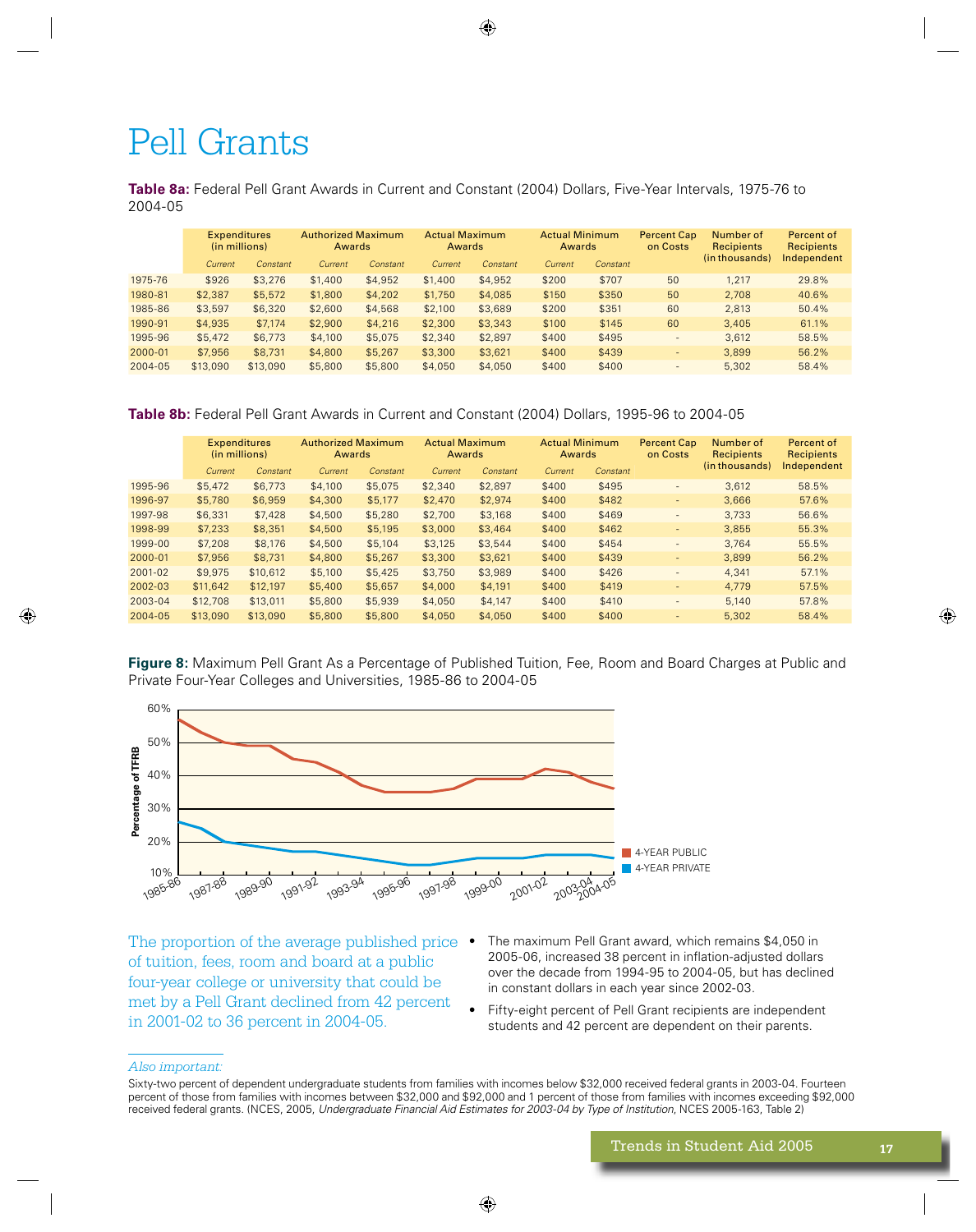### Pell Grants

6,000

5,000 4,000 3,000 2,000 1,000

> $\bigcap$ 84.8F

**Jumber of Recipients (000s)** 

**Figure 9: Number of Pell Grant Recipients,** 1984-85 to 2004-05



Figure 10: Total Pell Expenditures, Maximum Pell Grant, and Average Pell Grant in Constant (2004) Dollars, 1984-85 to 2004-05

alf 9r

MAXIMUM

PELL GRANT

 $o_{o_{Q'}}$ 

 $O2^{\Omega}$ 

PER RECIPIENT

AVERAGE PELL GRANT



**Total Pell Grant** expenditures rose by 50 percent between 2000-01 and 2004-05, as the number of Pell Grant recipients grew by 36 percent.

The number of students receiving Pell Grants was about 1.4 million higher in 2004-05 than in 2000-01. The total number of undergraduates grew by about 1.5 million over this four-year period. (NCES, Projections of Education Statistics to 2014, NCES 2005-074)

\$0

 $\sigma_{\rm O}$ 

**A4**88

ුග<sup>න්</sup>

**TOTAL PELL EXPENDITURES** 

- The percentage of undergraduate students receiving Pell Grants rose from 23 percent in 1999-00 to 27 percent in 2003-04.1
- The percentage of students receiving Pell Grants increased from 17 to 23 percent in two-year public colleges, from 24 to 26 percent in four-year public colleges, and from 24 to 27 percent in private four-year colleges between 1999–2000 and 2003-04.
- The proportion of students receiving Pell Grants increased among both full-time and part-time students, among both dependent and independent students, and among all racial/ethnic groups with the exception of Asian Americans.
- Several of the groups of students with higher than average Pell recipiency rates increased their shares of total undergraduate enrollment in the early years of the decade. These include students in for-profit institutions, 51 percent of whom received Pell Grants; full-time students, 32 percent of whom received Pell Grants; women, 30 percent of whom received Pell Grants; and black and Hispanic students, 47 and 37 percent of whom received Pell Grants, respectively.
- Increases in the Pell Grant maximum, from \$3,300 in 2000-01 to \$3,750 in 2001-02 and \$4,000 in 2002-03, contributed to increases in the number of recipients in those years.
- Stagnant incomes for families also contributed to increased Pell eligibility. Median family incomes for families with heads aged 45 to 54 (most likely to have college-age children) rose by only 3.4 percent between 2000 and 2003, constituting a 3.2 percent decline in 2003 dollars. Median family income declined even more for black and Hispanic families. (U.S. Census Bureau, Historical Income Tables, Table F-11)

1. Data on patterns of Pell Grant recipiency are based on the 2003-04 National Postsecondary Student Aid Study and calculations by the authors. Proportions cited here may differ from calculations based on other data sources that report on different populations.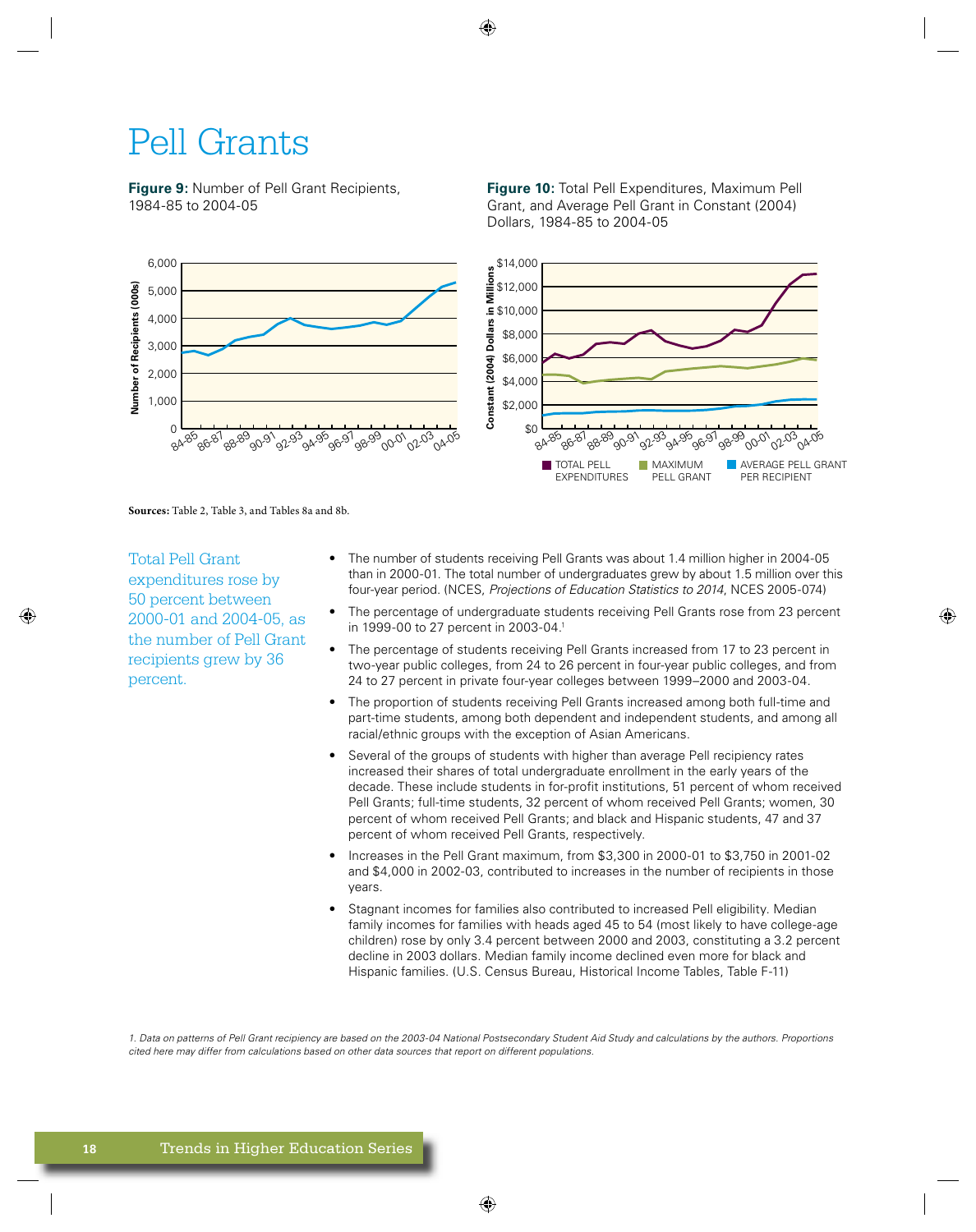### **State Grants to Undergraduate Students**

\$6.000 \$5,000 Constant (2004) Dollars in Millions \$4,000 \$3,000 \$2,000 \$1,000 NON-NEED-BASED GRANTS NEED-BASED GRANTS \$0 69 73 75 77 79 81 83 85 87 89 91 93 95 97 99 01 03 71

**Figure 11:** Total Need-Based and Non-Need-Based State Grants in Constant (2004) Dollars, 1969-70 to 2003-04

Note: Students must meet some standard of financial need to be eligible for need-based grants. Non-need-based grants do not have this requirement. These data are based on undergraduate state grants, excluding Puerto Rico. Source: Based on annual survey of National Association of State Student Grant and Aid Programs (NASSGAP).

The proportion of state grants not based on financial need increased from 9 percent in 1983-84 to 10 percent in 1993-94 and 26 percent in 2003-04. Nonetheless, need-based state grant aid grew by 53 percent in inflation-adjusted dollars between 1993-94 and 2003-04.

- States awarded an average of \$500 in grant aid per full-time equivalent student in 2003-04.
- There is considerable variation among the states in student grant policies. Alaska and South Dakota have no state grants for students. Georgia awarded an average of \$1,506 per student and South Carolina awarded an average of \$1,501 per student in 2003-04, almost exclusively in the form of non-needbased grants.
- New York awards 20 percent of all of the need-based state grant aid  $\bullet$ to undergraduates in the United States; California awards 15 percent, Pennsylvania 9 percent, and Illinois 8 percent.
- Grants based only on need represent over 95 percent of state grant aid in Arizona, Hawaii, Illinois, New York, Oregon, Pennsylvania, Tennessee, Vermont, Wisconsin, and Wyoming.
- In 29 states all grant aid is based at least partially on financial need.  $\bullet$ (NASSGAP, 2005)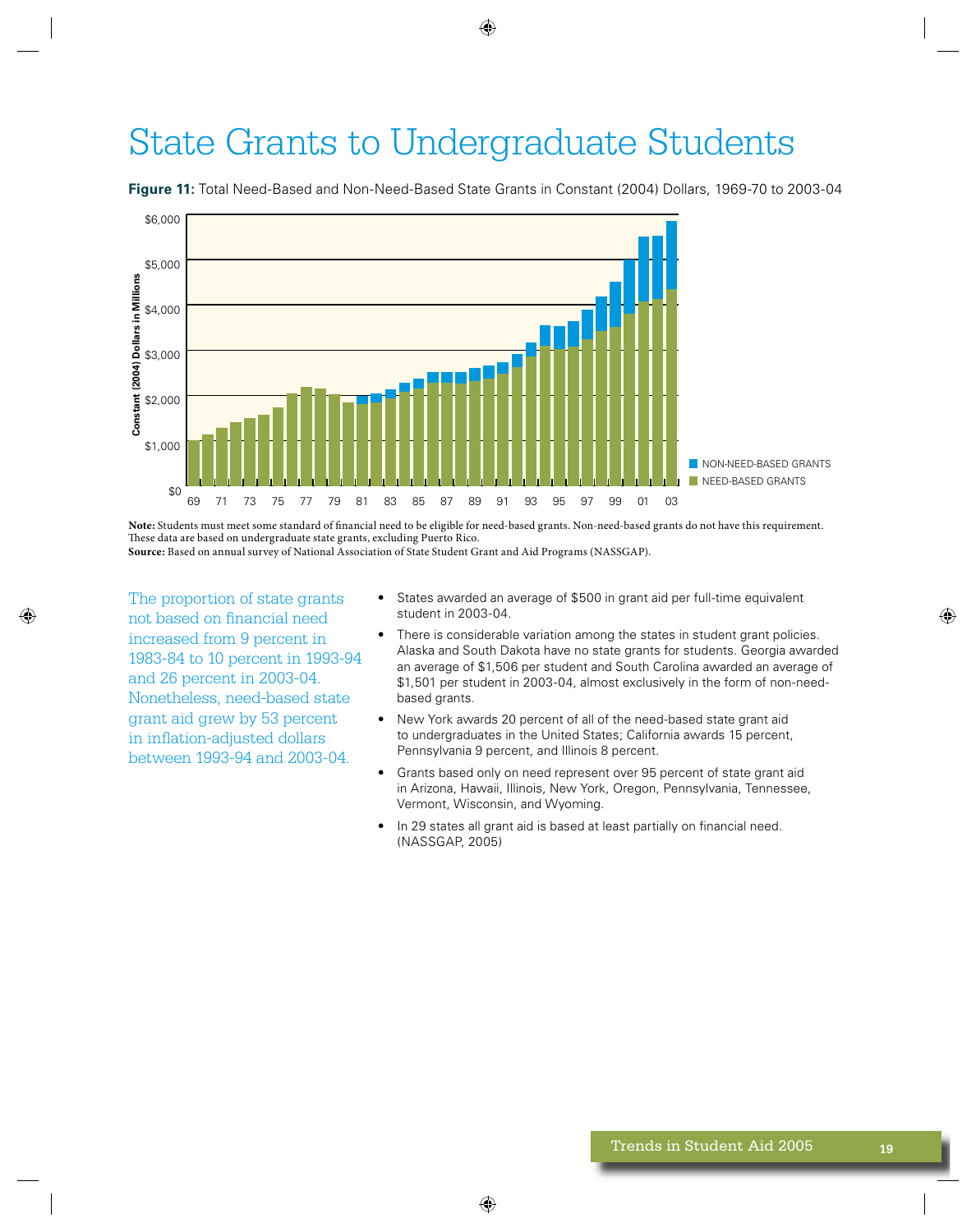## **Institutional Grants: Private Colleges and** Universities

Figure 12a: Average Institutional Grant and Average Pell Plus State Grant Per Full-Time Dependent Student at Private Four-Year Colleges by Family Income Level and Price Level, 2003-04







Note: Based on full-time full-year dependent students attending only one institution in 2003-04. Family income quartiles: Lowest quartile = less than  $$32,375;$  2nd quartile =  $$32,375 $59,443;$  3rd quartile =  $$59,444 $91,754;$  highest quartile =  $$91,754$  or higher. Source: David Mundel, unpublished reports, 2005; based on NPSAS: 2003-04.

The bottom segment of each bar shows the average dollars per student in institutional grant aid, averaged across all full-time dependent undergraduates in the sector. The upper segment shows Pell Grant plus state grant per student.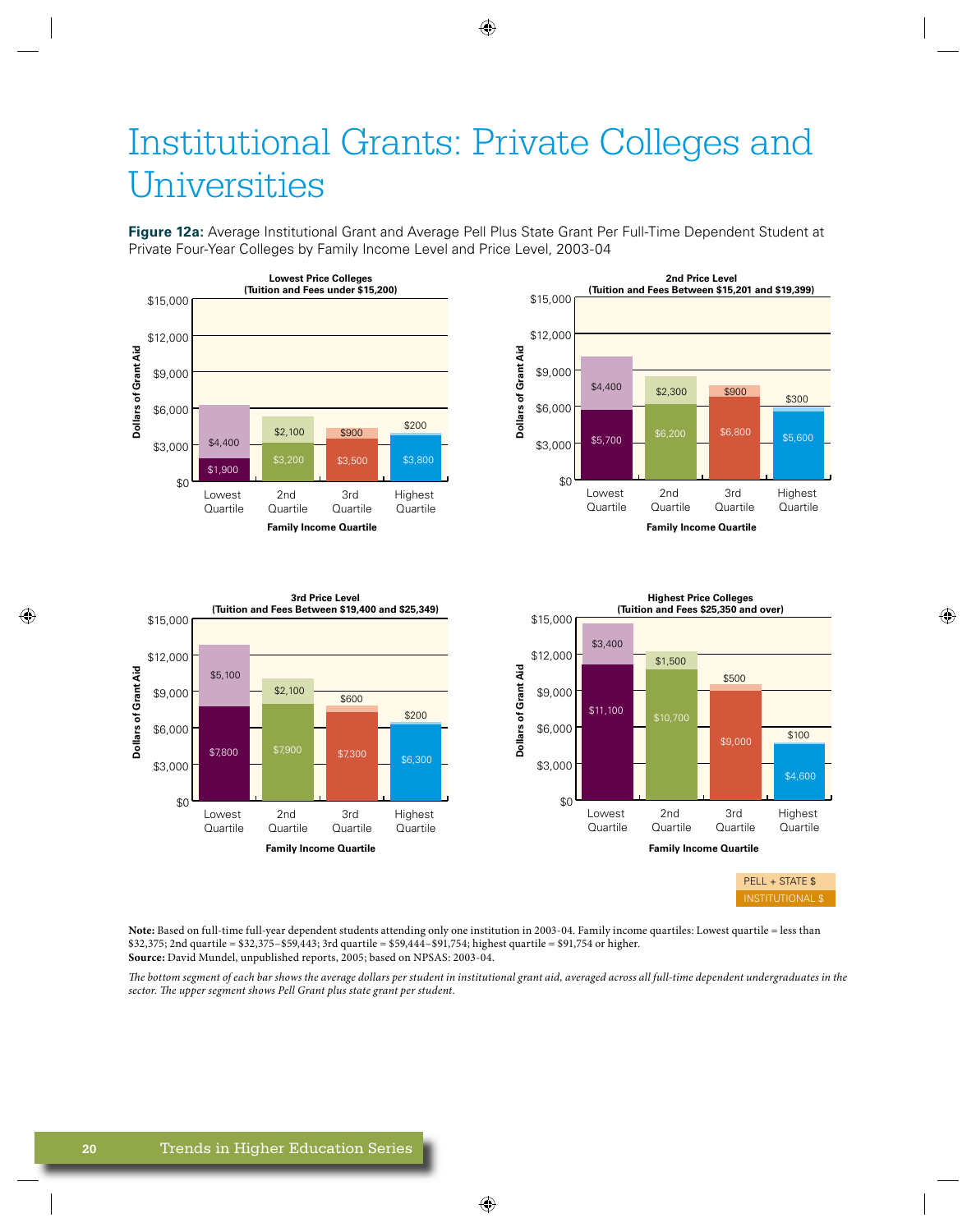## **Institutional Grants: Private Colleges and** Universities

Institutional grant aid is highest for low-income students and lowest for highincome students at four-year colleges and universities with high published prices. This is not the pattern at lower-priced private institutions, which generally have larger shares of lower-income students enrolled

- The four groups of private colleges and universities described in the graphs are divided based on their published tuition and fee levels. Each of the four price bands includes approximately 25 percent of all full-time dependent students.
- The discount rate for students from the lowest family income quartile averages 39 percent at institutions in the highest price group and 36 percent in the second highest group. Students at these income levels receive grants equal to 22 to 23 percent of tuition and fees from institutions in the lower half of the private college price range.
- For students from the highest family income quartile, the largest discounts are at lower-priced institutions. They receive discounts of 32 percent from colleges in the lower half of the private college price range and discounts of 16 percent from those in the top price group.
- The general pattern involves relatively generous grant aid for low-income students at the higher-priced institutions in which they are least likely to enroll, and more generous grant aid for higher-income students at the lower-priced institutions where they have a lower share of enrollments.
- Private colleges with lower published tuition and fee levels have higher concentrations of low-income students and those with higher published prices enroll larger numbers of students from high-income families.

| <b>Family Income Quartile</b>                    |        |     |     |         |
|--------------------------------------------------|--------|-----|-----|---------|
| Private Four-Year Institutions                   | Lowest | 2nd | 3rd | Highest |
| Lowest Tuition and Fee Level<br>(Under \$15,200) | 31%    | 23% | 26% | 20%     |
| 2nd Price Level<br>$($15,201 - $19,399)$         | 19%    | 25% | 26% | 30%     |
| 3rd Price Level<br>$($19,400 - $25,349)$         | 16%    | 21% | 26% | 37%     |
| Highest Price Level<br>(\$25,350 or more)        | 13%    | 16% | 22% | 48%     |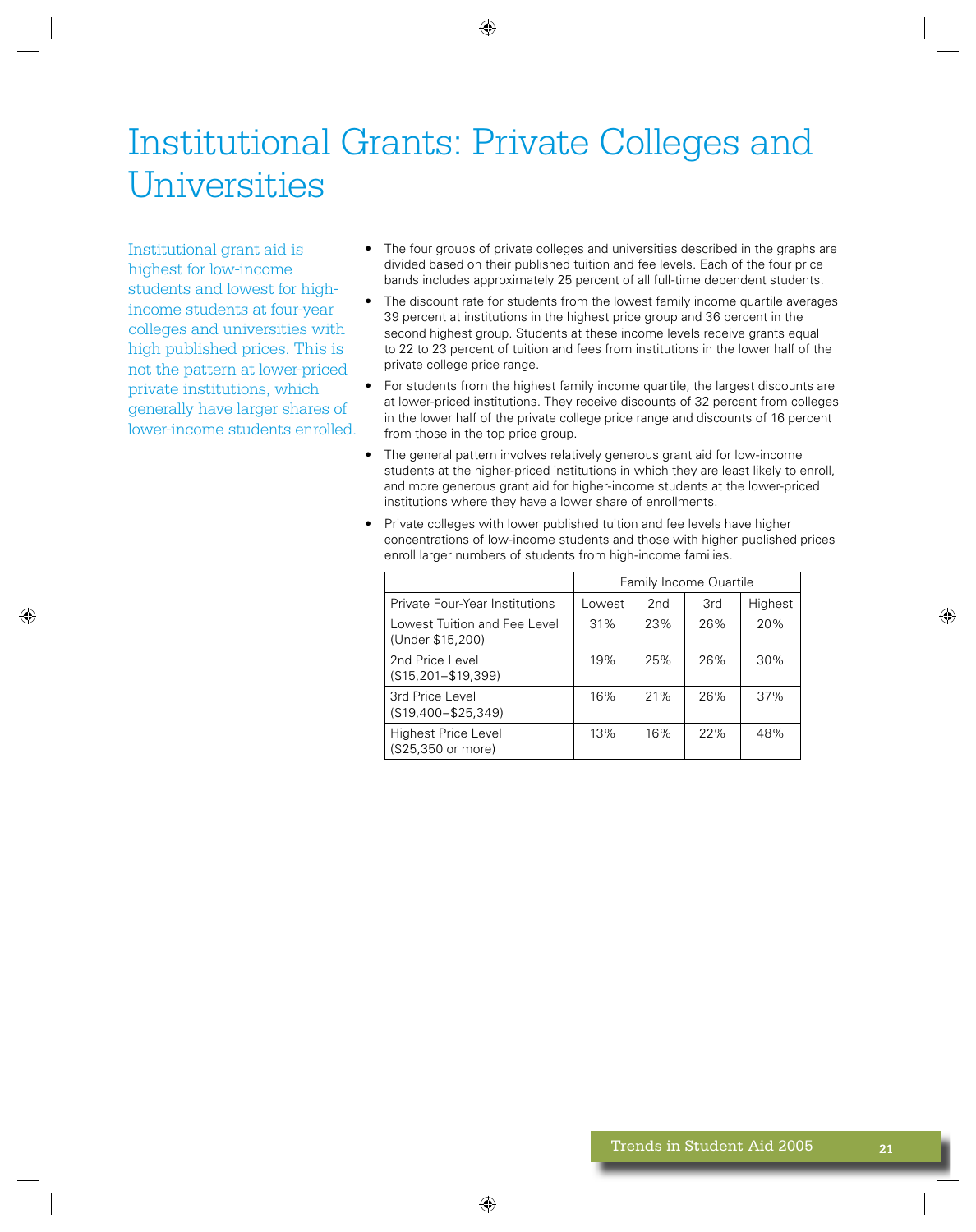# Institutional Grants: Public Colleges and Universities

Figure 12b: Average Institutional Grant and Average Pell Plus State Grant Per Full-Time Dependent Student at Public Institutions by Family Income Quartiles, 2003-04



Note: Based on full-time full-year dependent students attending only one institution in 2003-04. Family income quartiles: Lowest quartile = less than \$32,375; 2nd quartile = \$32,375-\$59,443; 3rd quartile = \$59,444-\$91,754; highest quartile = \$91,754 or higher. Source: David Mundel, unpublished reports, 2005; based on NPSAS: 2003-04.

The bottom segment of each bar shows the average dollars per student in institutional grant aid, averaged across all full-time dependent undergraduates in the sector. The upper segment shows Pell Grant plus state grant per student. Note that the scales in these graphs differ from the scales in Figure 12a.

In 2003-04, public four-year colleges and universities awarded an average of \$1,200 in institutional grant aid to full-time dependent students from families with incomes below \$32,375. Students from families with incomes above \$91.754 received an average of \$800 in institutional grant aid.

- On average, institutional grant aid covered 23 percent of tuition and fees for the lowest  $\bullet$ income students, 18 percent for the second quartile, 16 percent for the third quartile, and 13 percent for students from families with incomes above \$91,754.
- On average, institutional grant aid covers 19 percent of tuition and fees for full-time dependent public two-year college students.
- More affluent public two-year students receive less institutional grant aid than others. Institutional aid covers an average of 9 percent of tuition and fees for students from families with incomes above \$91.754.
- Students from more affluent families tend to enroll in higher-priced institutions within the public four-year sector. Average published tuition and fees for students from the highest income families was about \$6,200, compared to \$5,500 and \$5,400 for the middle-income quartiles and \$5,000 for the lowest income quartile. (Mundel, 2005)
- The proportion of students in the public two-year and public four-year sectors from each of the income quartiles in 2003-04 were as follows:

|               | Lowest Quartile   2nd Quartile   3rd Quartile |     |     | Highest Quartile |
|---------------|-----------------------------------------------|-----|-----|------------------|
| 2-Year Public | 28%                                           | 29% | 24% | 20%              |
| 4-Year Public | 21%                                           | 23% | 28% | 28%              |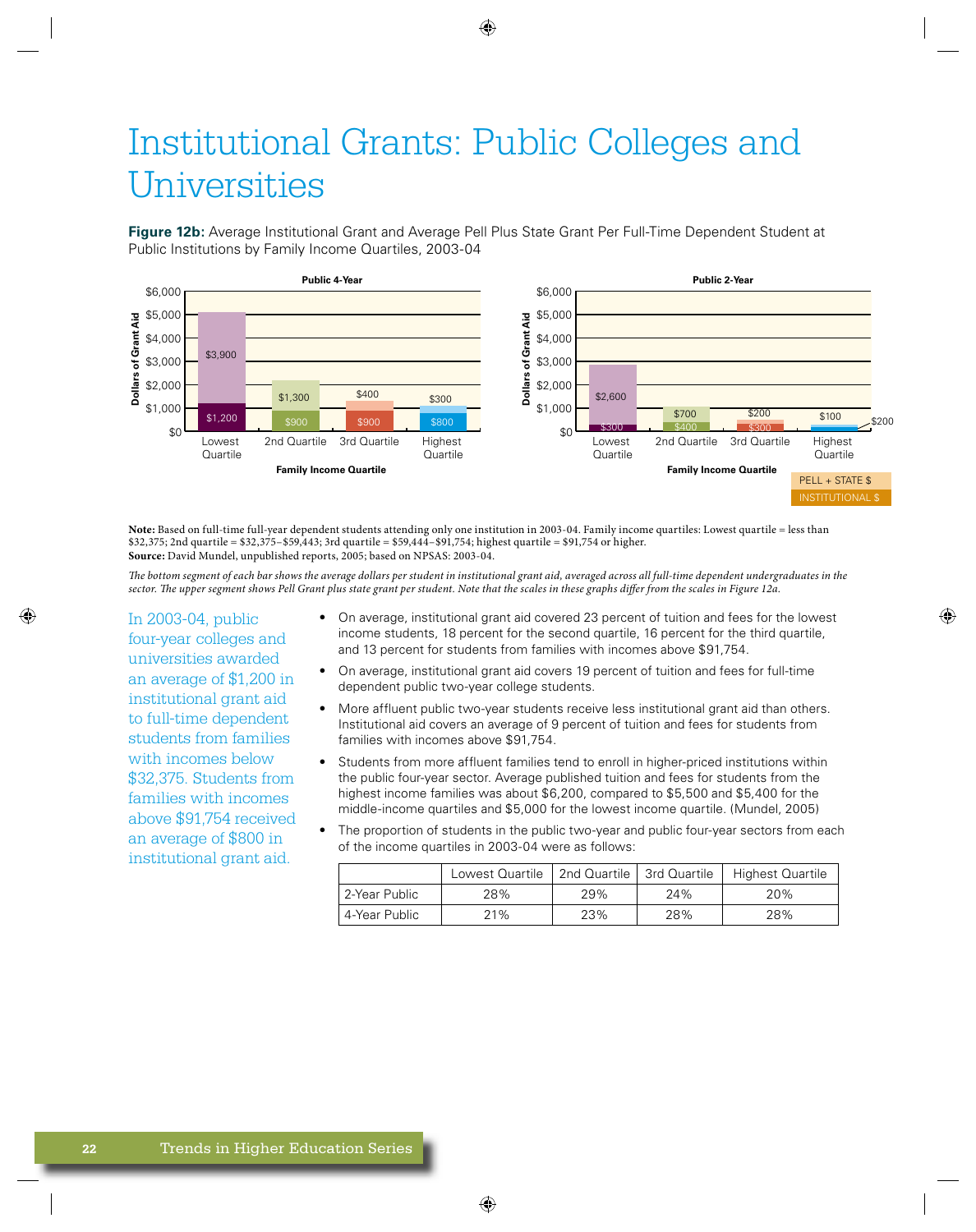## Growth in Tuition and Fees, Income, and Aid

Figure 13: Inflation-Adjusted Changes in Tuition and Fees, Family Income, and Student Aid, 1984-85 to 1994-95 and 1994-95 to 2004-05



Note: Loan aid includes federal loans only, not private nonfederal loans.

The rate of growth in tuition and fees • was lower over the decade from 1994-95 to 2004-05 than over the preceding decade. Family incomes and grant aid also grew more slowly during the most recent decade.

- Median family income for families with heads of household between the ages of 45 and 54 rose by only 2 percent, or \$1,700, between 1994-95 and 2004-05, after adjusting for inflation.
- Tuition and fees at public four-year colleges increased by \$2,044. The net tuition and fees paid by students grew by less, as grant aid per student rose by \$1,520 in 2004 dollars.
- Grant aid grew more rapidly than loan aid over the 1984-85 decade, but loans increased slightly more than grants between 1994-95 and 2004-05.
- The dollar difference between average tuition and fees at public fouryear colleges and universities and average grant per FTE student (not shown on graph) rose from \$277 in 2004 dollars in 1984-85 to \$489 in 1994-95 and \$1,012 in 2004-05.
- The gap between average tuition, fees, room and board at private fouryear colleges and universities and average grant aid per FTE student rose from \$4,364 in 2004 dollars in 1984-85 to \$5,478 in 1994-95 and \$7,648 in 2004-05.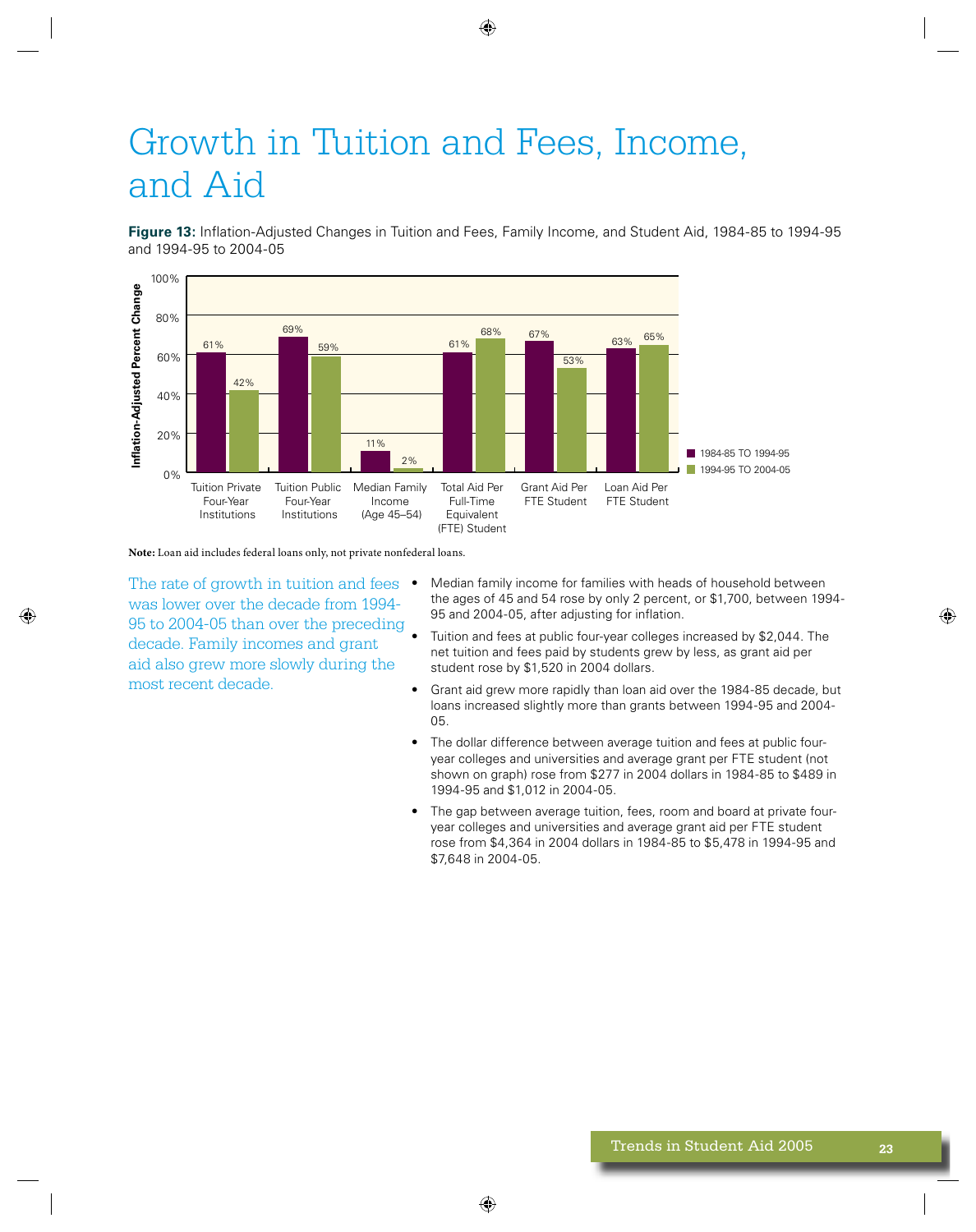### **College Savings Plans**

**Figure 14:** Total Assets in Section 529 College Savings Plans, 1996 to 2005



Figure 15: Number of Section 529 Accounts (with Average Savings), 1996 to 2005



Note: Information on type of account is not available for years before 1999, although the majority were prepaid tuition plans. 2005 data are as of June 30, 2005. Source: College Savings Plans Network (collegesavings.org), National Association of State Treasurers.

In 2005, 7.6 million Section 529 college savings plans hold an average of \$9,481. The proportion of these taxpreferred savings funds in the form of prepaid tuition plans declined from 81 percent in 1999 to 22 percent in 2005.

- Assets in 529 college savings plans accumulate tax free and if used for postsecondary education expenses, can be redeemed tax free. Standard 529 savings plans are simply tax-preferred investments in mutual funds and other financial assets. Prepaid tuition plans are guaranteed to cover fixed proportions of tuition prices in the future regardless of price increases.
- The two forms of savings plans are treated differently by the federal student aid system. Standard savings plans are treated as parent assets and reduce aid eligibility by a maximum of 5.6 percent of their value. Prepaid tuition plans, in contrast, reduce aid eligibility dollar for dollar when assets are withdrawn.
- Forty-nine states have standard 529 savings plans, while only 19 currently have prepaid tuition plans.
- Other forms of tax-preferred education savings include Coverdell Savings Accounts and Series E savings bonds.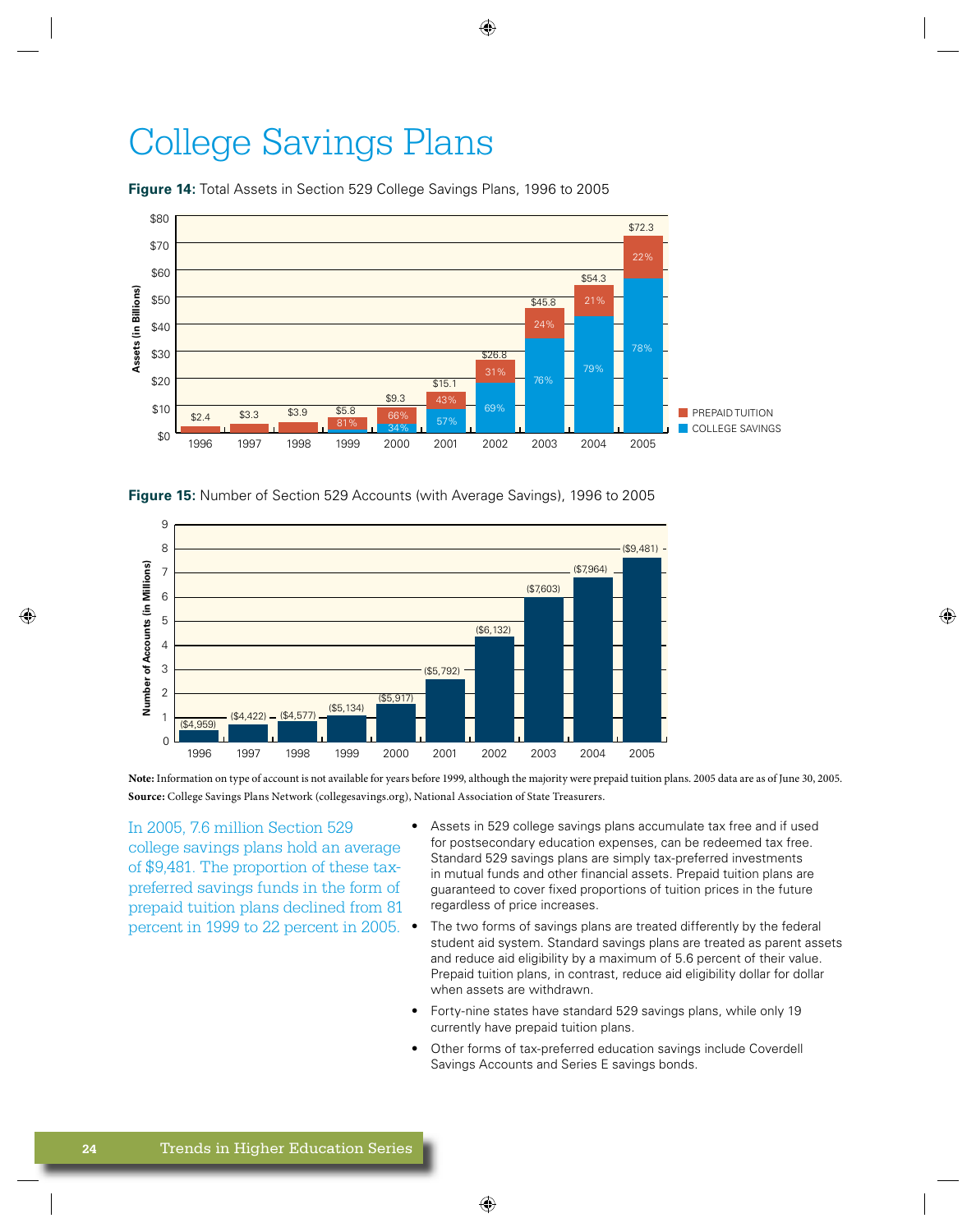# Federal Education Tax Credits and Tuition Deductions

**Figure 16:** Federal Education Tax Credits: Distribution of Savings by Adjusted Gross Income Level, 2003



**Figure 17:** Federal Tuition and Fee Deduction: Distribution of Savings by Adjusted Gross Income Level, 2003



**Source:** Individual Income Tax Returns, Preliminary Data 2003, Table A. **Source:** Individual Income Tax Returns, Preliminary Data 2003, Table A;

Individual Income Tax Rates and Shares, 2002; calculations by the authors.

In 2003, 52 percent of the combined tax savings from Hope and Lifetime credits and the federal tuition and fee tax deduction went to taxpayers with incomes below \$50,000; 48 percent went to taxpayers with incomes of \$50,000 or higher.

- In 2003, parents and students were granted \$5.9 billion in Hope and Lifetime Learning tax credits. The federal tuition and fee tax deduction reduced tax liabilities by \$1.3 billion.
- Tax credits and deductions are less likely than other forms of student aid to benefit the lowest income students because they are available only to students and families who have positive federal tax liabilities. They cover only tuition and fee expenses net of grant aid and provide greater tax savings for students who pay higher levels of tuition.
- The Hope tax credit is available to students and parents of dependent students with incomes up to \$105,000 on joint returns in the first two years of undergraduate study. It is equal to the first \$1,000 of tuition and fees paid plus 50 percent of the next \$2,000, with a maximum tax savings of \$1,500.
- The Lifetime Learning tax credit is available to all postsecondary students and parents of dependent students with incomes up to \$105,000 on joint returns. It is equal to 20 percent of tuition and fees paid up to a maximum of \$2,000.
- The federal tuition and fee tax deduction is available to students and parents of dependent students with incomes up to \$160,000 on joint returns. Up to \$4,000 in tuition and fees is deductible from income before calculating taxes due. The tax savings generated by the deduction are greater for taxpayers whose incomes place them in higher marginal tax brackets. The maximum benefit is \$1,120 in the 28 percent tax bracket.
- Other tax savings related to higher education expenses include the deductibility of interest on student loans and tax-free education savings plans.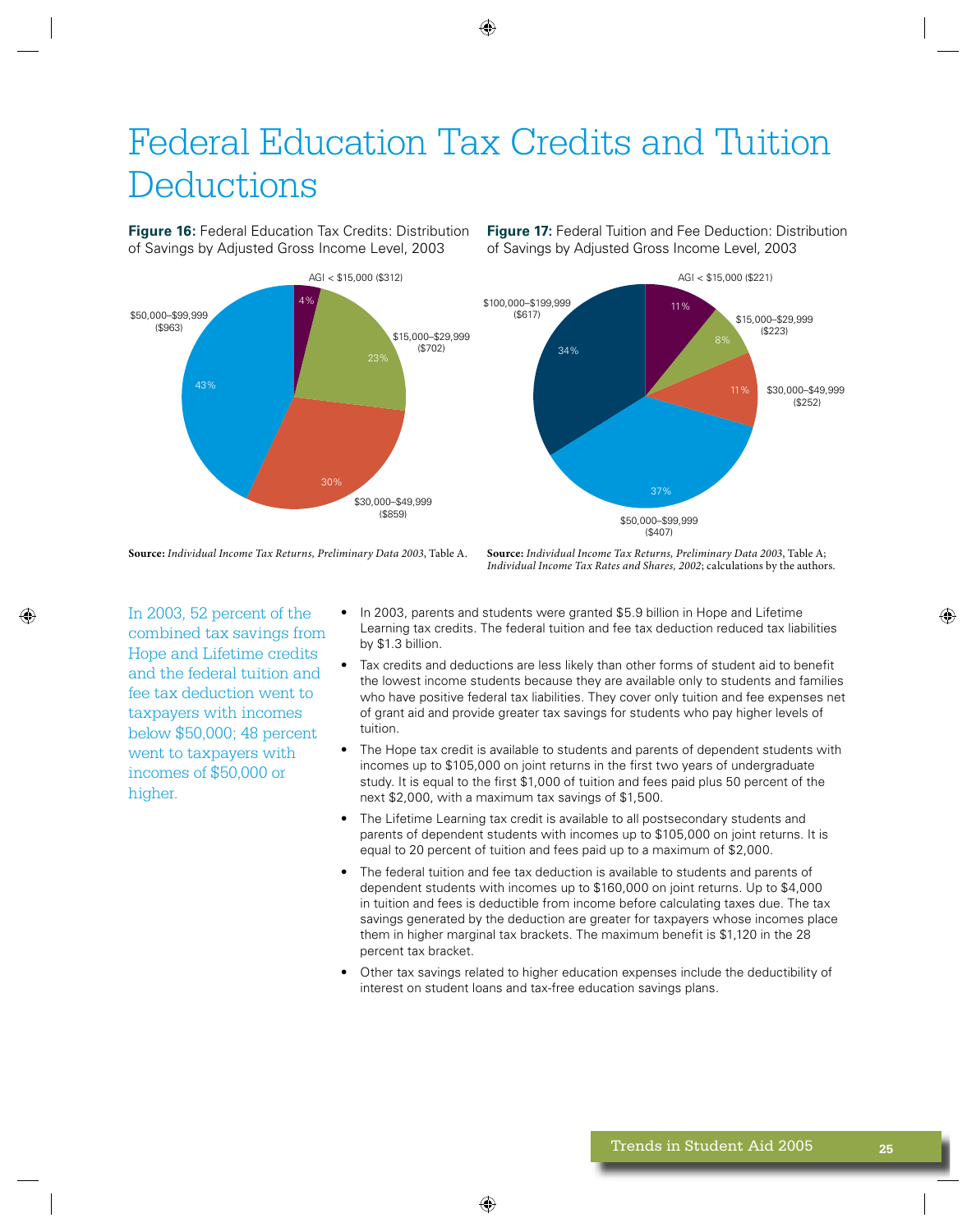### **Notes and Sources**

#### **TABLE 1**

#### **Federally Supported Programs**

Several of the federally supported programs include small amounts of funding from sources other than the federal government. For example, Federal Work-Study (FWS) includes contributions by institutions, although most of the funds in the program are federal. Perkins Loans (until 1987 called National Direct Student Loans or NDSL) are funded from federal and institutional capital contributions as well as collections from borrowers. Institutional matching funds required by the Supplemental Educational Opportunity Grant (SEOG) program since 1989-90 are reported under institutional grants.

LEAP. Formerly known as the State Student Incentive Grant (SSIG) program, the Leveraging Educational Assistance Partnerships (LEAP) monies reported under federally supported aid include federal monies only; the state share is included under the "state grants" category.

Veterans. Benefits are payments for postsecondary education and training to veterans and their dependents authorized under Chapters 30, 31, 32, 34, 35, and 106 of the U.S. Code. Federal contributions to Chapter 34, the Veterans' Educational Assistance portion of the Post-Korean Conflict Educational Assistance Programs, were terminated in 1990. After 1990, remaining eligible veterans were funded through Chapter 30.

Military. Expenditures for education are reported for three types of programs: the F. Edward Hebert Armed Forces Health Professions Scholarship Program; Reserve Officers' Training Corps programs for the Air Force, Army, and Navy/Marines; and higher education tuition assistance for the active duty Armed Forces.

Other Grants. Includes Higher Education Grants for Indian Students; Fellowships for Indian Students (last funded in 1995-1996), American Indian Scholarships; Indian Health Service Scholarships; National Science Foundation predoctoral fellowships (minority and general graduate); National Health Service Corps Scholarships; National Institutes of Health predoctoral individual awards, including Nursing Fellowships (nursing funding ended in 1984-1985); fellowships awarded through the Council on Legal Educational Opportunity (last funded in 1995-1996); the Jacob K. Javits Fellowship Program; the Robert C. Byrd Honors Scholarship Program (last funded in 1994-1995); and college grants provided to volunteers in the AmeriCorps national service programs (funding began in 1994-1995).

Other Loans. Includes amounts loaned under the Health Professions Student Loan Program, the Health Education Assistance Loan Program, and the Nursing Student Loan Program.

Education Tax Benefits. Data on education tax credits are Internal Revenue Service estimates of the volume of Hope and Lifetime Learning credits for tax years 1998 and later. Beginning in 2002, estimates of tax benefits also include the federal tuition and fee deduction. Amounts deducted are reported annually in the IRS Statistics of Income. Associated tax savings are estimated by the College Board based on the marginal tax rates applying to the average taxable income of the tax filers in each income bracket claiming the deduction. Amounts are attributed to the academic year beginning in the calendar year during which the tax benefit was claimed. For example, the tax benefit counted as student aid in 2002-03 is the amount claimed on 2002 tax forms. Estimates for 2004 are based on earlier data.

#### **State Grant Programs**

The state grant amount for 2004-05 is based on projections by the 20 states that award approximately 90 percent of state grant funds and estimates made by the College Board for the remaining 30 states and the District of Columbia. Previous data are updated using the NASSGAP Annual Survey.

#### **Institutional Grants**

Estimates of institutional grant amounts are based on data from the College Board's Annual Survey of Colleges, the National Postsecondary Student Aid Surveys (NPSAS) from 1992-93 through 2003-04, and IPEDS data through FY 2003, These figures represent best approximations.

#### **Private and Employer Grants**

Private and employer grant amounts are based on data included in the 1992-93 through 2003-04 NPSAS.

#### Nonfederal Loans

Estimates based on an annual College Board poll of the largest nonfederal loan sponsors; includes estimates of private and statesponsored loan volume since 1995-96.

#### **TABLE 2**

Constant dollar figures are based on data from Table 1. See page 27 for a more complete explanation of constant-dollar conversions.

#### **TABLE 5**

"Four-year" institutions include public institutions offering bachelor's and/or graduate degrees. "Two-year" institutions include public institutions of any other program length from<br>six months to three years. "Proprietary" refers to private for-profit institutions.

The Stafford unsubsidized loan program first began disbursing funds in 1992-1993. Beginning in 1994-1995, loan distribution figures include Stafford subsidized, Stafford unsubsidized, and PLUS loans made through both the Federal Family Education Loan Program and the Ford Direct Student Loan Program.

#### **TABLE 6**

Based on data from Tables 1 and 2. The "grants" category includes Pell Grants, SEOG, LEAP,

Veterans Benefits, Military Expenditures, Other Grants, State Grant Programs, Institutional Grants and Private and Employer Grants. "Loans" include loans from all sources, including private loans, which are reported in Tables 1 and 2 but not included in the calculation of the total amount of student aid or in Figure 2. The "work" component is FWS and "tax benefits" include Hope and Lifetime Learning federal tax credits and estimated tax savings from the federal tuition and fee deduction. Pell and SEOG grants are exclusively for undergraduate students. Breakdown of other grants by level of study is based on NPSAS data. Breakdown of federal loans is based on information provided by the U.S. Department of Education. Breakdown of private loans is based on reporting by the lenders.

#### **TABLE 8**

The 1992 reauthorization of the Higher Education Act eliminated the percent cap on college costs beginning in 1993-1994. The constant-dollar values reflect a fiscal year CPI adiustment.

#### **TABLE 7**

FTE data from Table 200, Digest of Education Statistics 2003. FTE data are for fall enrollment, all institutions. Enrollment data for 2003-04 and 2004-05 are based on middle alternative projections from Table 22, Projections of Education Statistics to 2012, NCES.

#### **FIGURES 1 and 2**

Based on Tables 1 and 2.

Academic Year 2004 = 2004-05

"Federal Campus-Based" aid includes SEOG, FWS, and Perkins Loans.

"Other Federal Programs" include LEAP, Military and Veterans' aid, Other Grants, and Other Loans.

"Education Tax Benefits" include federal Hope and Lifetime Learning credits and estimated tax savings from the federal tuition and fee deduction.

#### **FIGURES 3 and 4**

Based on data from Table 2.

#### **FIGURE 6**

"Loans" include FFELP, FDSLP, Perkins Loans, other federal loans, and nonfederal loans as surveyed for this report. Although not included in the student aid total, nonfederal loans are included here to represent total student borrowing.

"Grants" include Pell, SEOG, LEAP, Veterans, Military and other grants, state grants, institutional grants, and private and employer grants.

Grant and loan amounts for graduate and undergraduate students are based on data in Table 6.

#### **FIGURE 7**

Based on Table 7 data and data online at collegeboard.com/trends.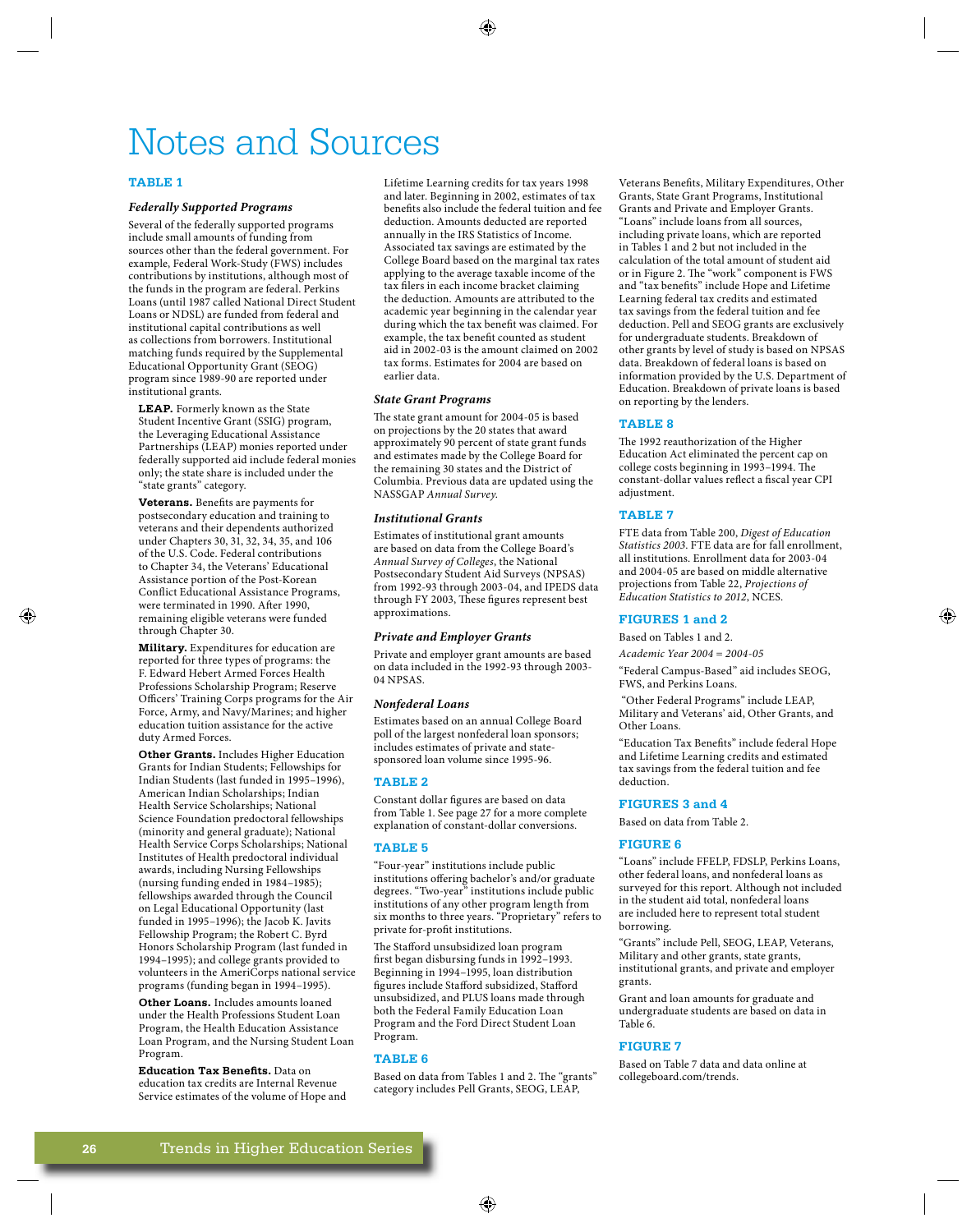#### **FIGURE 8**

Based on Table 3 and Table 8. Tuition, fee, room and board data are from Trends in College Pricing 2005.

#### **FIGURES 9 and 10**

Based on Table 8.

#### **FIGURE 11**

Based on annual survey results of the National Association of State Student Grant and Aid Programs (NASSGAP).

#### **FIGURES 12a and 12b**

Data on institutional grant aid by institutional type, price and income levels are from the 2003-04 National Postsecondary Student Aid Survey (NPSAS). Calculations by David Mundel and the College Board.

#### **FIGURE 13**

Tuition and fee data are from Trends in College Pricing 2005.

Median family income data for the 45–54 age category are used because they are more representative of families with dependents in college. This statistic is not representative of independent students.

#### **FIGURES 14 and 15**

Data on assets in state savings plans and guaranteed tuition plans were provided by the National Association of State Treasurers, College Savings Plans Network.

#### **FIGURES 16 and 17**

Distribution of education tax credits and tuition and fee deductions by adjusted gross income levels is from Statistics of Income, Individual Income Tax Returns, Preliminary Data, 2003. Because the data are reported by income categories, some interpolation was required. Tax savings from the tuition and fee deduction is based on the marginal tax rates applicable to filers with the levels of 2003 taxable income associated with the returns on which the deduction was claimed (http://www.irs. gov/pub/irs-soi/02inrate.pdf).

#### **Acronyms**

- FWS = Federal Work-Study
- FFELP = Federal Family Education Loan Program
- FDSLP= William D. Ford Direct Student Loan Program
- PLUS = Parent Loans to Undergraduate Students
- SEOG = Federal Supplemental Educational Opportunity Grant
- SLS = Supplemental Loans for Students
- LEAP = Leveraging Educational Assistance Partnerships

Academic year: July 1 to June 30

Federal fiscal year: October 1 to September 30 Subsidized Stafford Loans = Need-based federal student loans for which the federal government pays the interest while the student is in school and during a six-month grace period thereafter.

Unsubsidized Stafford Loans = Non-need-based federal student loans guaranteed by the federal government but with interest accruing during the in-school time period.

Current dollars: Actual dollar amounts in the relevant year.

Constant dollars: Dollar amounts adjusted for inflation. For example, a dollar amount from 2000 reported in constant 2004 dollars is increased by the amount by which the Consumer Price Index rose between 2000 and 2004. This adjustment removes spending increases attributable only to inflation.

Full-Time Equivalent Students (FTEs): Enrollment numbers based on a federal formula that counts each part-time student as equivalent to approximately one-third of a full-time student.

#### **General Notes**

- Details may not add up to totals due to rounding.
- Aid is reported by the academic year in which it is awarded. When necessary, fiscal year data are converted to the academic year equivalents by reassigning the July through September expenditures.
- For a more detailed description of the programs and past trends, see Trends in Student Aid: 1963 to 1983.

#### **A Note on Constant-Dollar Conversion**

The Consumer Price Index for all urban dwellers (the CPI-U) is used to adjust for inflation. Updated CPI data are available from the Bureau of Labor Statistics Web site (http://stats.bls.gov/ cpihome.htm).We have used an academic baseyear calculation in most cases. The academic base year for 2004-05 was calculated using CPI data for the months inclusive of July 2004 to June 2005.

The CPI conversion table provides academic and calendar year CPI data. The factor column provides the user with a multiplication factor equal to that of CPI (base year) divided by CPI (current year), as illustrated in the right-hand side of the above equation. Multiplication of the current year figure by the associated factor will yield a constant-dollar result.

#### **Sources**

Consumer Price Index

The Consumer Price Index (CPI) for current and past years is from the Bureau of Labor Statistics, U.S. Department of Labor.

Campus-Based Aid (FWS, Perkins, and SEOG)

U.S. Department of Education, Office of Postsecondary Education Policy, Budget, and Analysis staff. Federal Campus-Based Programs Databook 2002 and Federal Campus-Based Programs Distribution of Awards Annual.

Federal Family Education Loan and Ford Direct Student Loan Programs

Unpublished data from the U.S. Department of Education, Policy, Budget, and Analysis sta and the National Student Loan Data System (NSLDS).

Military

F. Edward Hebert Armed Forces Health Professions Scholarship amounts were obtained from the Office of the Assistant Secretary for Defense (Health Affairs). ROTC program data were obtained separately from the Air Force, Army, and Navy program offices. The Education Policy Directorate of the Office of the Secretary of Defense provided Armed Forces tuition assistance amounts.

#### Other Grants and Loans

The data were collected through conversations and correspondence with the officials of the agencies that sponsor the programs.

#### Pell Grant Program

Unpublished data from Policy, Budget, and Analysis Staff, U.S. Department of Education. Other data from Pell Grant End of Year Reports.

#### Education Tax Benefits

Internal Revenue Service, Individual Income Rates and Shares, 2002, 2003 SOI Bulletin, Winter 2002–2003.

#### LEAP and State Grant Programs

2004-05: Preliminary figures reported by 20 states with largest grant appropriations. Figures for remaining 30 states, the District of Columbia, and Puerto Rico were estimated by the College Board.

1988–1989 to 2003-04: 20th through 35th Annual Survey Reports of the National Association of State Scholarship and Grant Programs.

#### Veterans Benefits

Benefits Program series (annual publication for each fiscal year), Office of Budget and Finance, U.S. Veteran's Administration, and unpublished data from the same agency.

|         | <b>ACADEMIC YEAR</b> |        | <b>CALENDAR YEAR</b> |            |        |  |
|---------|----------------------|--------|----------------------|------------|--------|--|
| Year    | <b>CPI</b>           | Factor | Year                 | <b>CPI</b> | Factor |  |
| 1994-95 | 150.4                | 1.2745 | 1994                 | 148.2      | 1.2743 |  |
| 1995-96 | 154.5                | 1.2407 | 1995                 | 152.4      | 1.2395 |  |
| 1996-97 | 158.9                | 1.2063 | 1996                 | 156.9      | 1.2042 |  |
| 1997-98 | 161.7                | 1.1852 | 1997                 | 160.5      | 1.1767 |  |
| 1998-99 | 164.4                | 1.1660 | 1998                 | 162.9      | 1.1597 |  |
| 1999-00 | 169.1                | 1.1335 | 1999                 | 166.4      | 1.1351 |  |
| 2000-01 | 175.1                | 1.0948 | 2000                 | 172.2      | 1.0969 |  |
| 2001-02 | 178.2                | 1.0758 | 2001                 | 177.1      | 1.0667 |  |
| 2002-03 | 182.1                | 1.0526 | 2002                 | 179.9      | 1.0501 |  |
| 2003-04 | 186.1                | 1.0301 | 2003                 | 184.0      | 1.0268 |  |
| 2004-05 | 191.7                | 1.0000 | $\overline{2004}$    | 188.9      | 1.0000 |  |